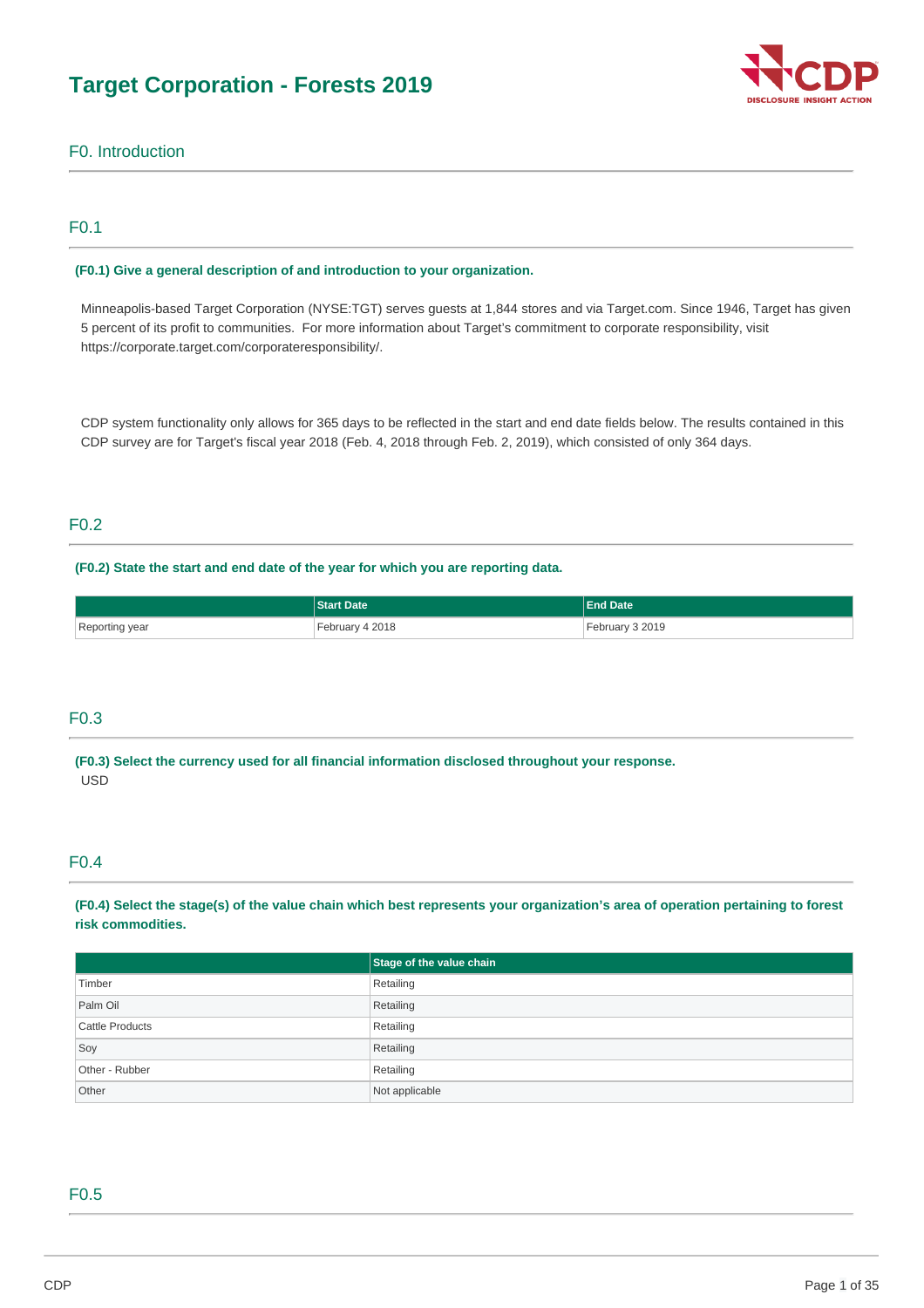### **(F0.5) Do you produce, use, or sell materials or products that contain any of the forest risk commodities?**

|                    |            |                        | Produce/use/sell Disclosing Explanation if produce/use/sell but not disclosing                                                                                                                                                                                                                                                                                                                                                                                                                                                                                                                                                                                                                                                                                                                                                 |
|--------------------|------------|------------------------|--------------------------------------------------------------------------------------------------------------------------------------------------------------------------------------------------------------------------------------------------------------------------------------------------------------------------------------------------------------------------------------------------------------------------------------------------------------------------------------------------------------------------------------------------------------------------------------------------------------------------------------------------------------------------------------------------------------------------------------------------------------------------------------------------------------------------------|
| Timber             | <b>Yes</b> | Yes                    | <not applicable=""></not>                                                                                                                                                                                                                                                                                                                                                                                                                                                                                                                                                                                                                                                                                                                                                                                                      |
| Palm Oil Yes       |            | Yes                    | <not applicable=""></not>                                                                                                                                                                                                                                                                                                                                                                                                                                                                                                                                                                                                                                                                                                                                                                                                      |
| Cattle<br>Products | Yes        | <b>No</b>              | Within our owned brands, cattle sourcing takes two forms -beef and leather. We have evaluated our sourcing position in<br>beef and recognize that with our sourcing locations of the US and Australia (grass-fed) – we have a limited deforestation<br>impact. In 2018. Target joined the U.S. Roundtable for Sustainable Beef (USRSB), a multi-stakeholder initiative to<br>advance, support and communicate continuous improvement in U.S. beef value chain sustainability. When the USRSB's<br>Sustainability Assessment Guidelines are finalized in 2019, we will begin reporting on our performance across indicators<br>in four categories: animals, people, planet and profit. We are also a member of the Leather Working Group, and through<br>that effort have been collecting data on our leather sourcing volumes. |
| Soy                | Yes        | <b>No</b>              | Due to the nature of our animal protein businesses being domestically sourced, the most materially relevant volume (over<br>90%) of soy is domestic. We are currently evaluating the rest of our grocery assortment for materiality to deforestation<br>risks from imported soy. Meat, dairy, and all other products containing soy as an ingredient represented less than five<br>percent of Target's sales in 2018.                                                                                                                                                                                                                                                                                                                                                                                                          |
| Other -<br>Rubber  | Yes        | <b>No</b>              | Our initial data collection efforts have indicated that the rubber in some of our owned-brand products likely comes from<br>high-risk deforestation areas. As such, we have started conversations with external stakeholders and other brands to<br>determine how we might best mitigate our impact in this commodity and engage in multi stakeholder engagements                                                                                                                                                                                                                                                                                                                                                                                                                                                              |
| Other              | No         | $<$ Not<br>Applicable> | <not applicable=""></not>                                                                                                                                                                                                                                                                                                                                                                                                                                                                                                                                                                                                                                                                                                                                                                                                      |

## F0.6

## **(F0.6) Are there any parts of your direct operations not included in your disclosure?**  No

## F0.7

## **(F0.7) Are there any parts of your supply chain not included in your disclosure?**  Yes

## F0.7a

## **(F0.7a) Identify the parts of your supply chain not included in your disclosure.**

|                      | <b>Exclusion Description of exclusion</b>                                                                                                                                                                      | <b>Potential for forests-</b><br><b>related risk</b> | Please explain                              |
|----------------------|----------------------------------------------------------------------------------------------------------------------------------------------------------------------------------------------------------------|------------------------------------------------------|---------------------------------------------|
| Business<br>activity | Non owned-brand products sold in our retail operations (including Potential for forests-related We have the greatest insight as well as influence over<br>store and online) are excluded from this disclosure. | risk but not evaluated                               | our owned-brand portfolio and supply chain. |

## F1. Current state

## F1.1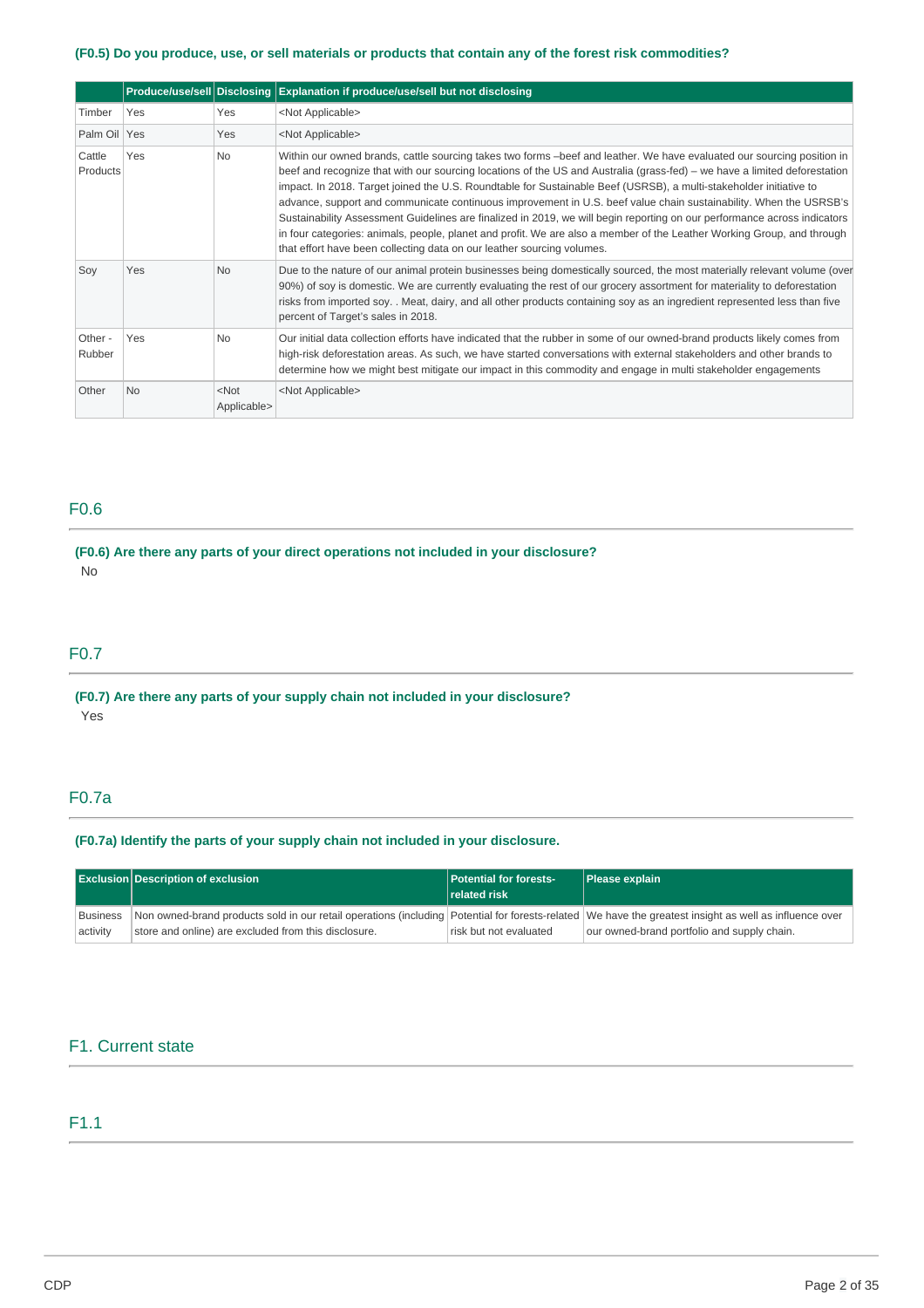#### **(F1.1) How does your organization produce, use, or sell your disclosed commodity(ies)?**

### **Forest risk commodity**  Timber

## **Activity**

Retailing/onward sale of commodity or product containing commodity

#### **Form of commodity**

Sawn timber, veneer, chips Pulp Paper Boards, plywood, engineered wood Primary packaging Secondary packaging Tertiary packaging Cellulose-based textile fiber Goods Not For Resale (GNFR)

#### **Source**

Contracted suppliers (processors) Contracted suppliers (manufacturers)

#### **Country/Region of origin**

Don't know

**% of procurement spend** 

Don't know

#### **Comment**

## **Forest risk commodity**

Palm Oil

#### **Activity**

Retailing/onward sale of commodity or product containing commodity

## **Form of commodity**

Crude palm oil (CPO) Crude palm kernel oil (CPKO) Refined palm oil Palm oil derivatives Palm kernel oil derivatives

## **Source**

Contracted suppliers (manufacturers)

## **Country/Region of origin**

Don't know

**% of procurement spend**  Don't know

## **Comment**

## F1.2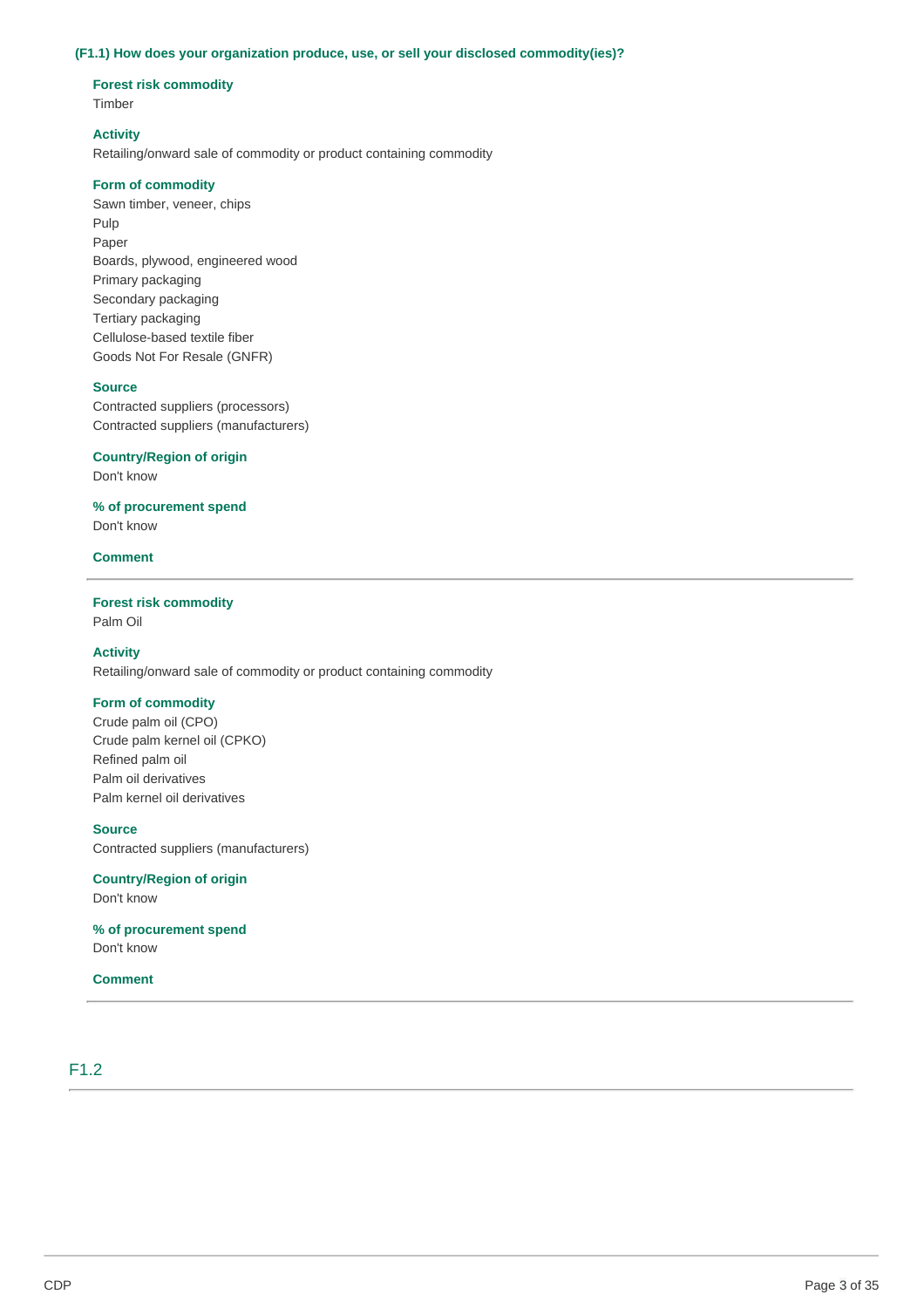### **(F1.2) Indicate the percentage of your organization's revenue that was dependent on your disclosed forest risk commodity(ies) in the reporting year.**

|          | $\frac{1}{2}$ of revenue dependent on commodity $\frac{1}{2}$ Comment |                                                                                             |
|----------|-----------------------------------------------------------------------|---------------------------------------------------------------------------------------------|
| Timber   | Please select                                                         | We do not know the percentage of revenue dependent on Timber as we have not evaluated it.   |
| Palm Oil | Please select                                                         | We do not know the percentage of revenue dependent on Palm Oil as we have not evaluated it. |
|          | Cattle products <not applicable=""></not>                             | <not applicable=""></not>                                                                   |
| Soy      | <not applicable=""></not>                                             | <not applicable=""></not>                                                                   |
|          | Other - Rubber <not applicable=""></not>                              | <not applicable=""></not>                                                                   |
| Other    | <not applicable=""></not>                                             | <not applicable=""></not>                                                                   |

## F1.3

**(F1.3) Do you own or manage land used for the production of your disclosed commodity(ies)?** 

### **Forest risk commodity**  Timber

**Own and/or manage land?**  Don't own or manage land

## **Type of control**  <Not Applicable>

**Description of type of control**  <Not Applicable>

**Country/Region**  <Not Applicable>

**Land type**  <Not Applicable>

**Size (Hectares)**  <Not Applicable>

**Do you have a system in place to monitor forests-related risks?**  <Not Applicable>

**Type of monitoring system**  <Not Applicable>

**Description of monitoring system**  <Not Applicable>

#### **Recent infraction(s)**  <Not Applicable>

## **Explanation of infraction**

<Not Applicable>

**Forest risk commodity**  Palm Oil

**Own and/or manage land?**  Don't own or manage land

**Type of control**  <Not Applicable>

**Description of type of control**  <Not Applicable>

#### **Country/Region**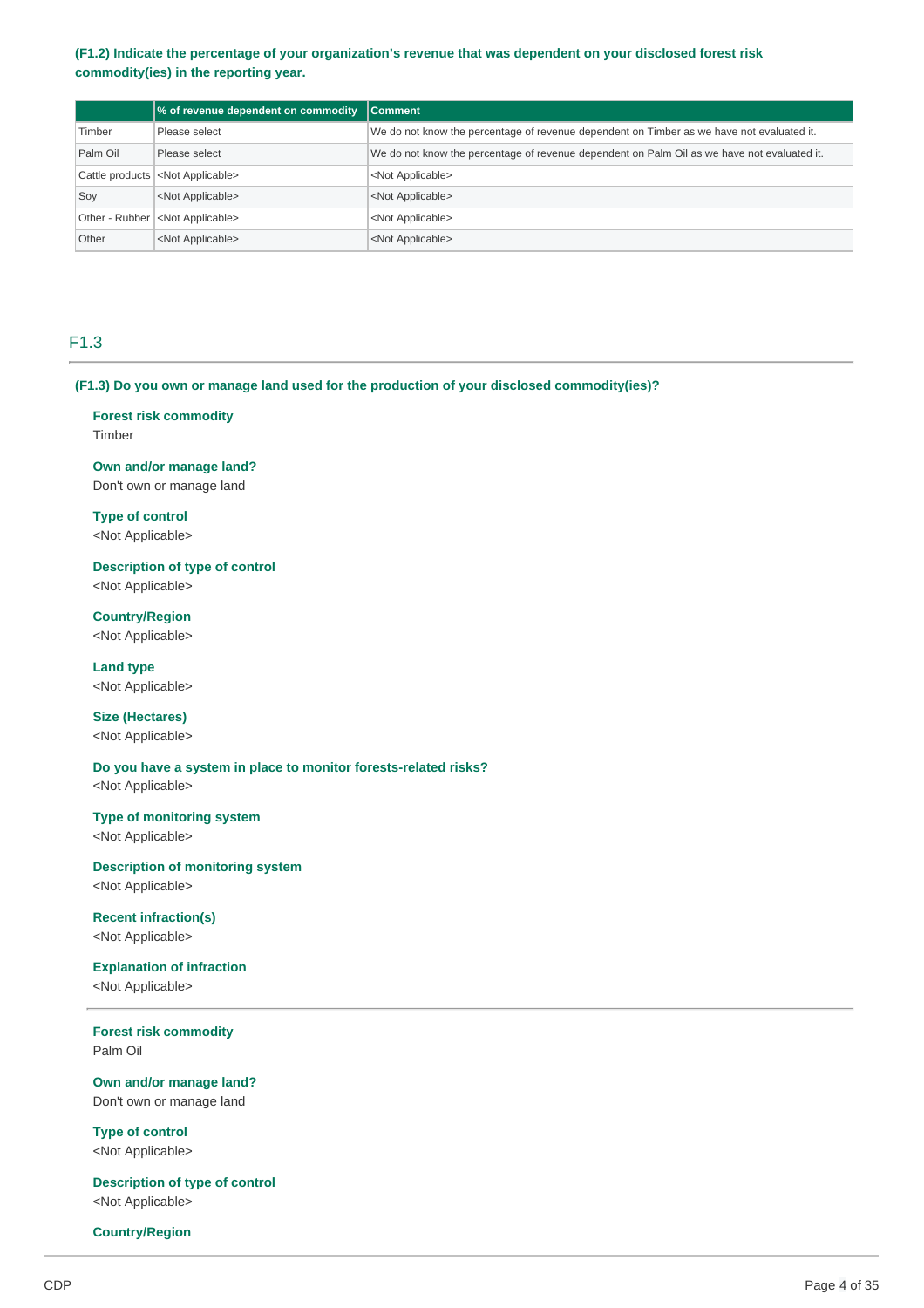<Not Applicable>

**Land type**  <Not Applicable>

**Size (Hectares)** 

<Not Applicable>

## **Do you have a system in place to monitor forests-related risks?**

<Not Applicable>

## **Type of monitoring system**

<Not Applicable>

## **Description of monitoring system**

<Not Applicable>

#### **Recent infraction(s)**

<Not Applicable>

### **Explanation of infraction**

<Not Applicable>

## F1.5

### **(F1.5) Does your organization collect production and/or consumption data for your disclosed commodity(ies)?**

|                 | Data availability/Disclosure           |
|-----------------|----------------------------------------|
| Timber          | Data not available                     |
| Palm Oil        | Consumption data available, disclosing |
| Cattle products | <not applicable=""></not>              |
| Soy             | <not applicable=""></not>              |
| Other - Rubber  | <not applicable=""></not>              |
| Other           | <not applicable=""></not>              |

## F1.5a

#### **(F1.5a) Disclose your production and/or consumption data.**

**Forest risk commodity**  Palm Oil

**Data type**  Consumption data

**Volume**  2214

**Metric**  Metric tons

**Data coverage**  Full commodity production/consumption

#### **Please explain**

## F1.5c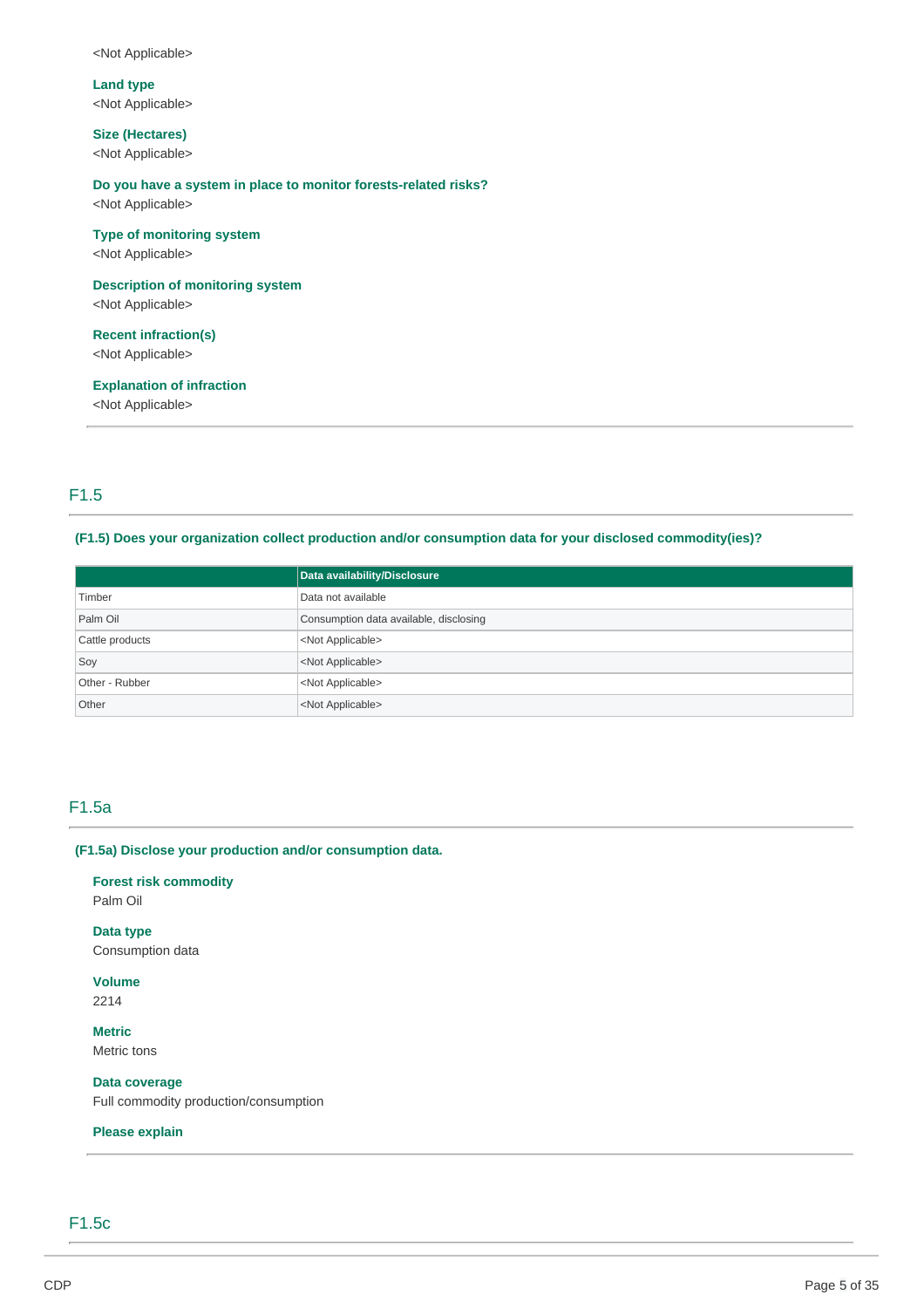#### **(F1.5c) Why is production and/or consumption data not available for your disclosed commodity(ies)?**

**Forest risk commodity**  Timber

**Primary reason**  Insufficient data on operations

#### **Please explain**

## F1.6

**(F1.6) Have you identified sufficient sources of sustainable materials to meet your current operational needs? If yes, what are you doing to ensure the security/continuity of this supply?** 

#### **Timber**

#### **Sustainable source identified**

Yes

#### **Primary action to ensure supply**

Supplier improvement plans to increase capacity of supply

#### **Please explain**

Once we have more data and a better understanding of the potential impact of our supply chain, we plan to engage in capacity building activities in the value chain.

#### **Palm Oil**

#### **Sustainable source identified**

Yes

#### **Primary action to ensure supply**

Supplier improvement plans to increase capacity of supply

#### **Please explain**

Once we have more data and a better understanding of the potential impact of our supply chain, we plan to engage in capacity building activities in the value chain. We are driving demand for and awareness of the importance of certified sustainable palm oil by requiring it in Target's owned-brand products covered by our commitment and our work in multi-stakeholder groups like The Consumer Goods Forum. In 2017, we also joined the Roundtable on Sustainable Palm Oil's North American Sustainable Palm Oil Network, designed to facilitate cross-sector work in a pre-competitive space on the sourcing of Certified Sustainable Palm Oil (CSPO) in North America, foster collaboration and impact programs in producing nations and share best practices.

## F1.7

**(F1.7) Has your organization experienced any detrimental forests-related impacts?**  No

## F2. Procedures

## F2.1

**(F2.1) Does your organization undertake a forests-related risk assessment?**  Yes, forests-related risks are assessed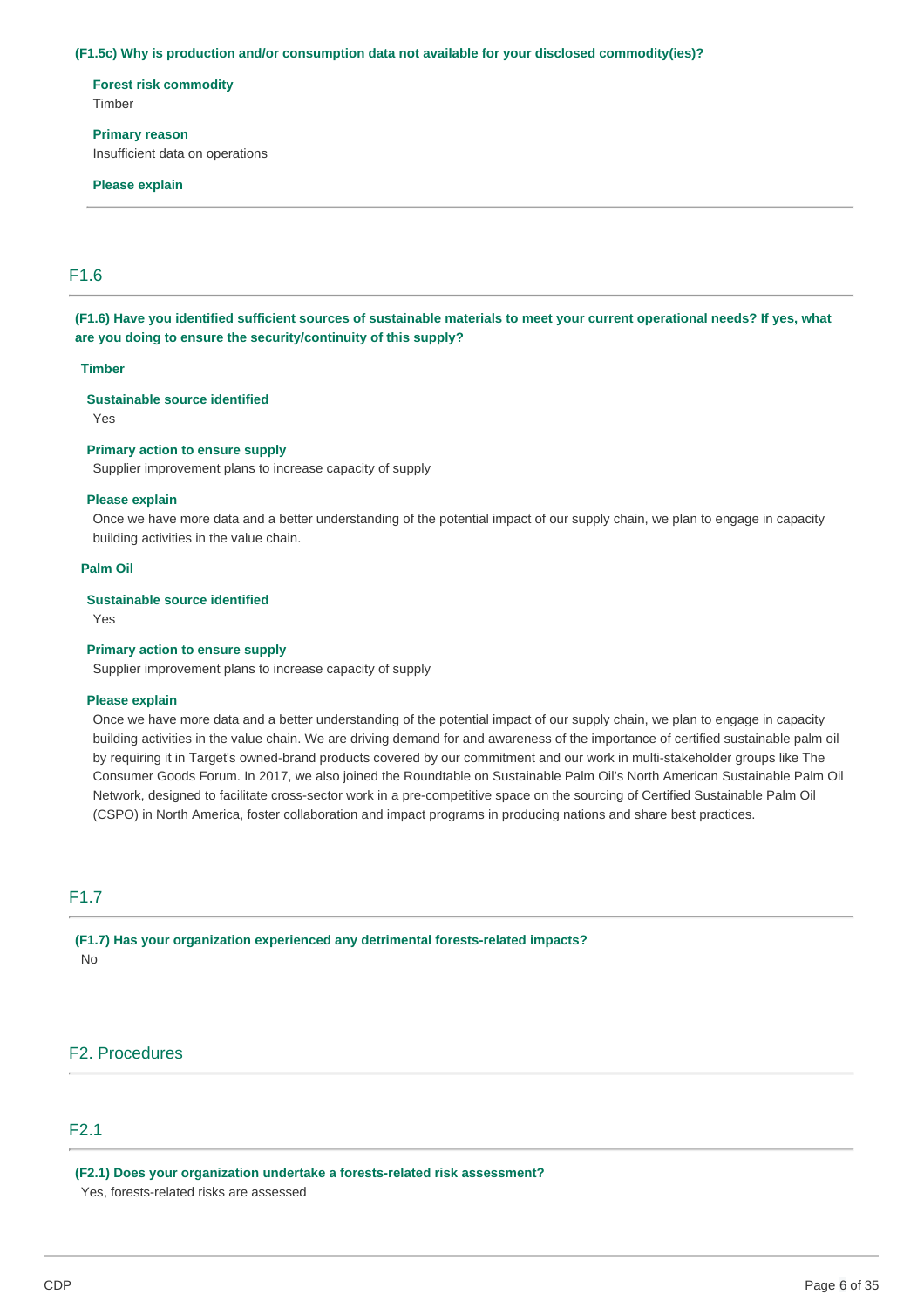## F2.1a

#### **(F2.1a) Select the options that best describe your procedures for identifying and assessing forests-related risks.**

#### **Timber**

#### **Value chain stage**

Supply chain

**Coverage**  Partial

#### **Risk assessment procedure**

Assessed in an environmental risk assessment

## **Frequency of assessment**

Annually

#### **How far into the future are risks considered?**

Up to 1 year

#### **Tools and methods used to identify and assess risks**  External consultants

#### **Please explain**

We work with outside groups (WWF and Canopy for timber) to determine our supply chain risks.

#### **Palm Oil**

#### **Value chain stage**

Supply chain

#### **Coverage**  Partial

## **Risk assessment procedure**

Assessed as a standalone issue

#### **Frequency of assessment**

Six-monthly or more frequently

#### **How far into the future are risks considered?**

1 to 3 years

#### **Tools and methods used to identify and assess risks**

Internal company methods External consultants

#### **Please explain**

We partner with Proforest to identify risks in our supply chain.

## F2.1b

#### **(F2.1b) Which of the following issues are considered in your organization's forests-related risk assessment(s)?**

#### **Availability of forest risk commodities**

#### **Relevance & inclusion**

Relevant, always included

#### **Please explain**

As a retailer with a wide variety of products, we understand the responsibility we have to protect forests around the world. We are committed to aiding in the global effort to end deforestation and forest degradation and focus our efforts in the places we can have the most positive impact today— specifically palm oil and wood-based materials. We are committed to sustainably sourcing palm, wood, paper and wood-based fibers in our priority owned brands, and wood-based fibers in packaging. We will build on our existing priority raw material commitments by evaluating high-risk commodities—including soy, leather and rubber—and their material significance to Target. Where necessary, we will address salient issues with relevant time-bound and measurable goals.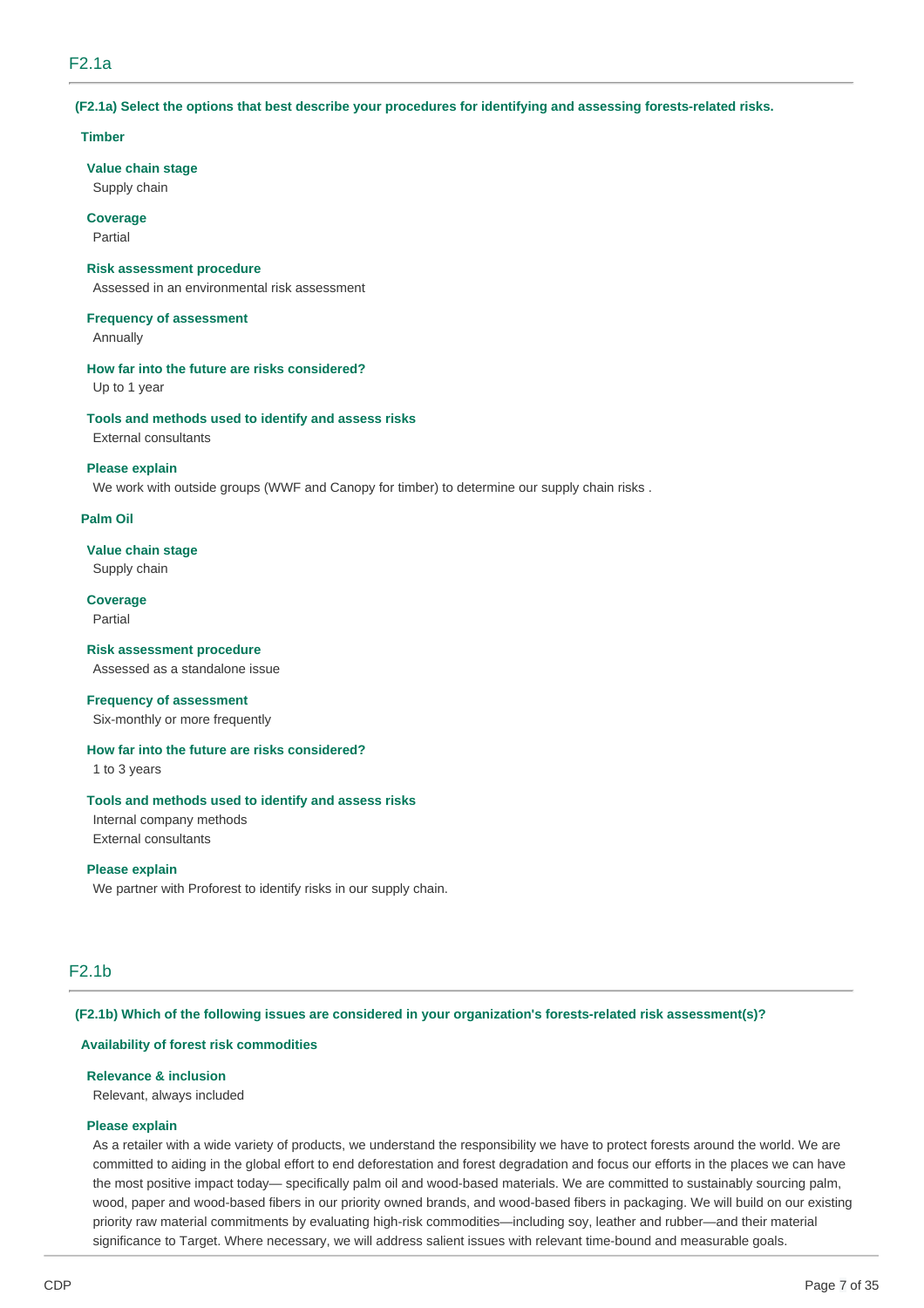#### **Quality of forest risk commodities**

#### **Relevance & inclusion**

Relevant, always included

#### **Please explain**

Target considers the risk of forest commodities not meeting its quality requirements, and as such evaluates the quality of all sustainably-certified materials closely.

#### **Impact of activity on the status of ecosystems and habitats**

#### **Relevance & inclusion**

Relevant, always included

#### **Please explain**

Forests deliver irreplaceable ecosystem services that mitigate climate change, foster habitat biodiversity and offer livelihoods for communities. They also provide essential raw materials for many of the owned-brand products and packaging that bring joy to our guests. Target is committed to aiding in the global effort to end deforestation and forest degradation. We're working with vendors, suppliers and other stakeholders to implement our Responsible Sourcing Policy on Forest Products. Our goal is to progressively increase the amount of responsibly sourced fiber we use. Palm oil has been another area of focus, At the end of 2018, 38% of palm oil in owned brand products covered by our 2015 commitment was certified sustainable via the Roundtable on Sustainable Palm Oil's (RSPO's) physical certification (Mass Balance or Segregated), and the remaining 62% was covered by RSPO's PalmTrace credits. Additionally, 84% of the palm volume was traced to the importer. Target will continue to collaborate with supply chain partners and industry stakeholders to leverage our collective scale, influence and expertise to promote sustainable palm oil. We will also continue to report annually on our progress.

#### **Regulation**

#### **Relevance & inclusion**

Relevant, always included

#### **Please explain**

Like all companies, Target is subject to laws, and breach of these could result in criminal or civil lawsuits. As part of its scenario analysis on climate-related risks and opportunities, Target looked at risks relating to potential regulations on forest commodity products. Regulations relating to the production/import of key commodities could adversely affect a large number of Target owned brand products, potentially leading to increased costs or affecting Target's ability to supply products.

#### **Climate change**

#### **Relevance & inclusion**

Relevant, always included

#### **Please explain**

Target's operational presence across the US and our global supply chain lead to exposure to climate- related risks, including changes in water availability, changes in climate patterns or rising temperatures or even loss of market demand suffering from geopolitical instability in certain regions. In accordance with TCFD guidelines, transition and physical risks and opportunities associated with forest-related commodities are included in our scenario-analysis for climate impacts under both business-as-usual and low-carbon trajectories.

#### **Impact on water security**

**Relevance & inclusion**  Please select

**Please explain** 

#### **Tariffs or price increases**

#### **Relevance & inclusion**

Relevant, always included

#### **Please explain**

Potential price increases for raw materials were highlighted in Target's scenario analysis for climate-related impacts. Many forest risk commodities are raw materials and packaging for Target products, and are subject to price fluctuation, especially in the case where there are price fluctuations in feedstocks. Any price increase impacts a large range of Target's products. Additionally, Target's "Responsible Sourcing Policy for Forest Products" requires that products come from certified sources where possible. Target anticipates that the growing demand from global manufacturing and retail organizations for certified products could lead to price increases for these commodities.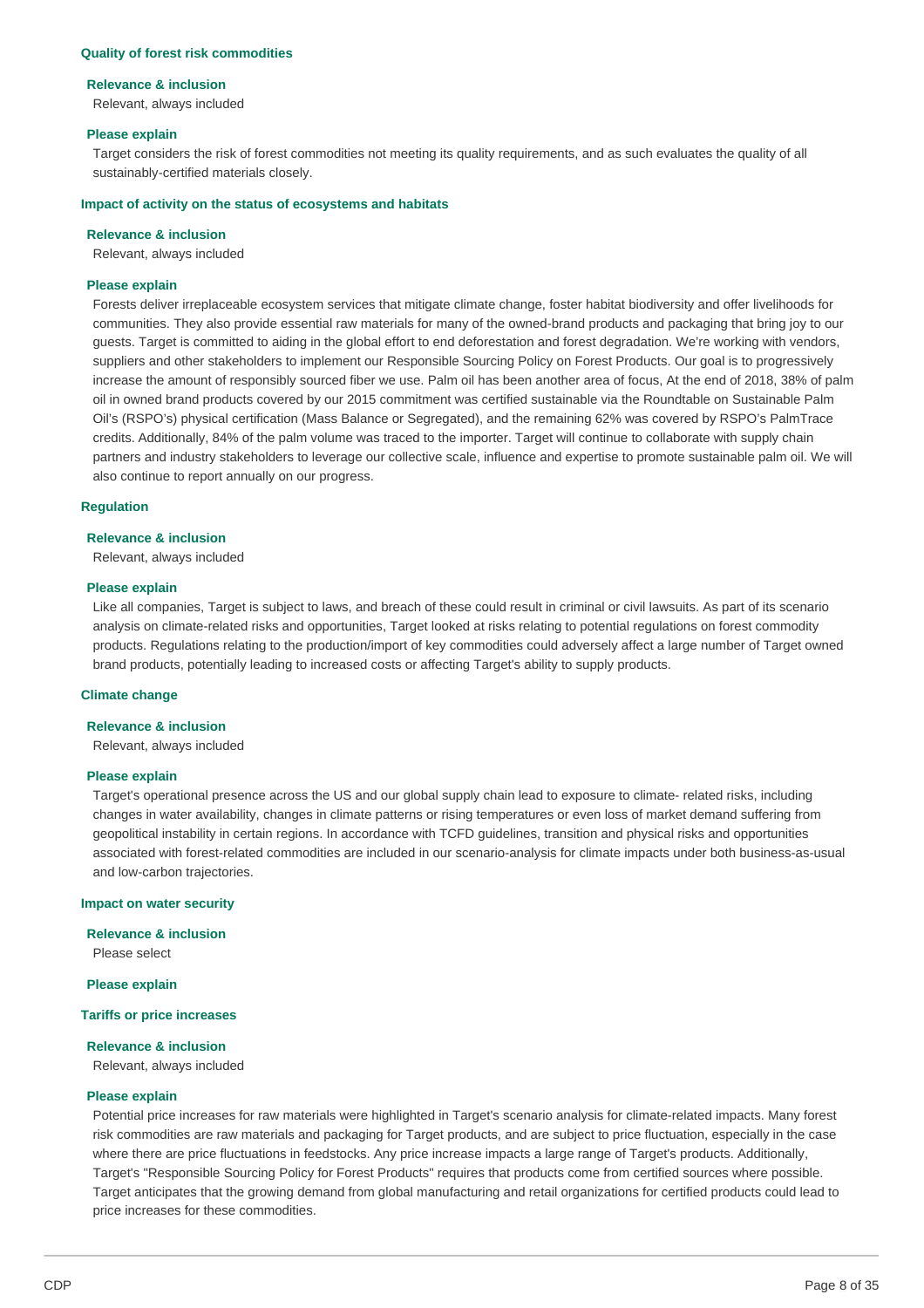#### **Loss of markets**

#### **Relevance & inclusion**

Relevant, always included

#### **Please explain**

As part of its scenario analysis, Target looks at risks relating to loss of market from shifting consumer preferences. Target anticipates that consumer choices may increasingly be influenced by overall sustainability performance of companies, as customers become more conscious of issues surrounding climate change and deforestation. Failure of a company to understand and adapt to consumers' changing purchasing behaviors and to meet new expectations of the market may thus translate into reduced demand for unsustainable products. Sustainable procurement of forest related commodities and working with our suppliers to increase transparency have been highlighted as key risk mitigations in our scenario analysis to maintain current markets.

#### **Brand damage related to forest risk commodities**

#### **Relevance & inclusion**

Relevant, always included

#### **Please explain**

Target's scenario analysis for climate-related risks identified that significant reputational damage could occur from unsustainable use of resources, particularly relating to water and forest commodities. To ensure that Target is operating in line with consumer and stakeholder expectations, Target has published it's "Responsible Sourcing Policy for Forest Products." Irresponsible procurement of palm oil could cause significant reputational damage, and Target recently released a new palm oil commitment. The commitment sets out goals for sustainable palm oil use and traceability. Since 2015, Target has been actively engaged in multi-stakeholder initiatives focused on sustainable palm oil. Since launching our goal in 2015, Target has partnered with Proforest, the Consumer Goods Forum, and the RSPO with aspirations of eliminating deforestation and improving the livelihoods of those in the palm oil sector.

#### **Corruption**

#### **Relevance & inclusion**

Relevant, not included

#### **Please explain**

**Social impacts** 

#### **Relevance & inclusion**

Relevant, always included

#### **Please explain**

Target requires FPIC (free, prior and informed consent), which aims to mitigate risks of negative social impacts from forest commodities such as deforestation or effects on indigenous communities. Additionally, Target has selected the forest product certifications it uses ensuring that each has a social component.

#### **Other, please specify**

**Relevance & inclusion**  Please select

**Please explain**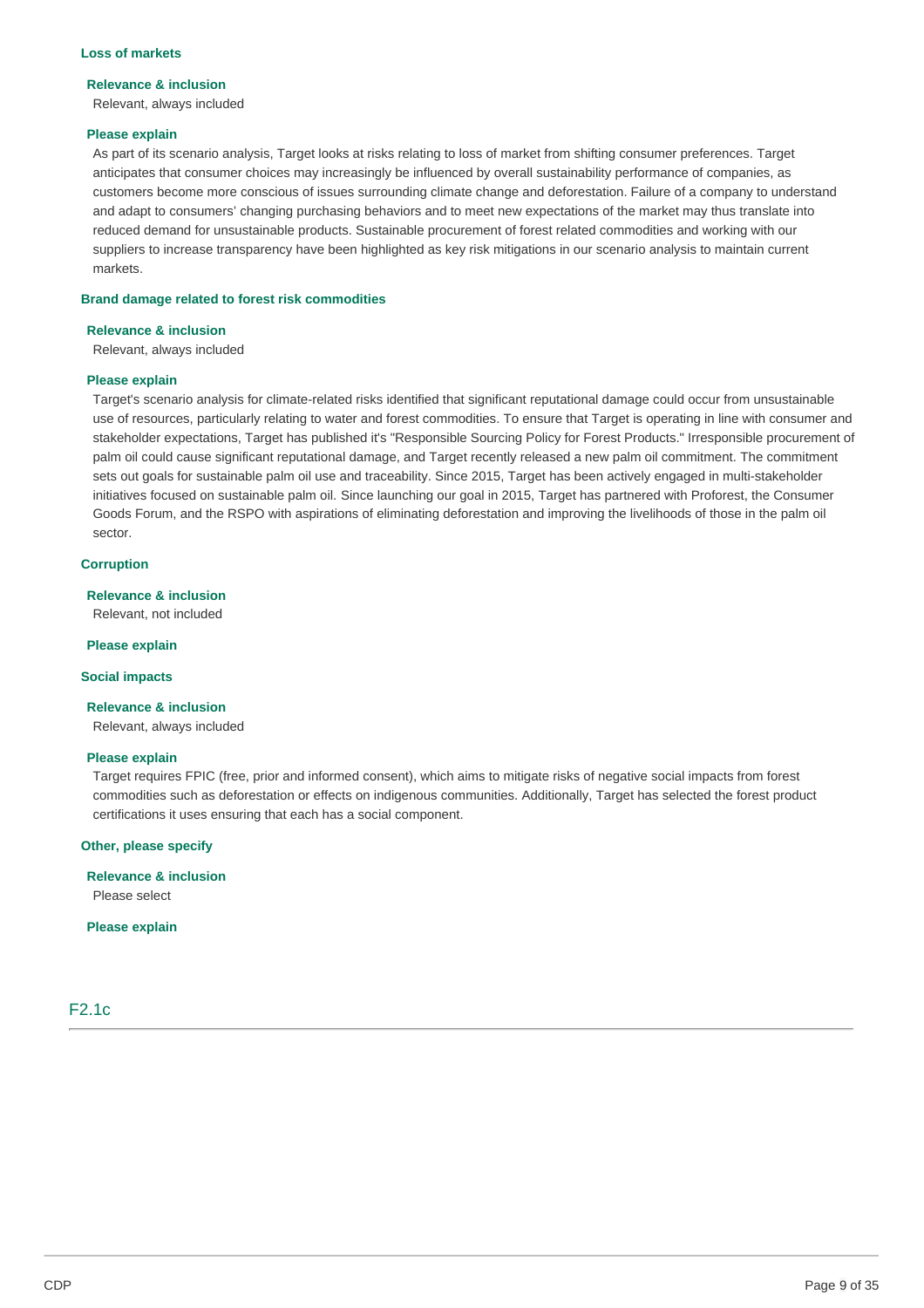#### **(F2.1c) Which of the following stakeholders are considered in your organization's forests-related risk assessments?**

#### **Customers**

#### **Relevance & inclusion**

Relevant, not included

#### **Please explain**

At this time Target does not include more specific data on stakeholders in the risk assessment.

#### **Employees**

## **Relevance & inclusion**

Relevant, not included

#### **Please explain**

At this time Target does not include more specific data on stakeholders in the risk assessment.

#### **Investors**

#### **Relevance & inclusion**

Relevant, not included

#### **Please explain**

At this time Target does not include more specific data on stakeholders in the risk assessment.

#### **Local communities**

#### **Relevance & inclusion**

Relevant, not included

#### **Please explain**

At this time Target does not include more specific data on stakeholders in the risk assessment.

#### **NGOs**

#### **Relevance & inclusion**

Relevant, always included

#### **Please explain**

Target collaborates with NGOs such as the World Wildlife Fund (WWF) to assess and manage forest-related risks.

#### **Other forest risk commodity users/producers at a local level**

### **Relevance & inclusion**

Relevant, not included

#### **Please explain**

At this time Target does not include more specific data on stakeholders in the risk assessment.

## **Regulators**

## **Relevance & inclusion**

Relevant, always included

## **Please explain**

Target assesses and adheres to the regulations governing forests and commodities, such as the Lacey Act in the US.

## **Suppliers**

## **Relevance & inclusion**

Relevant, sometimes included

## **Please explain**

The suppliers who produce products sold at Target stores are key stakeholders for identifying and managing forest-related risks.

## **Other stakeholders, please specify**

## **Relevance & inclusion**

Relevant, not included

## **Please explain**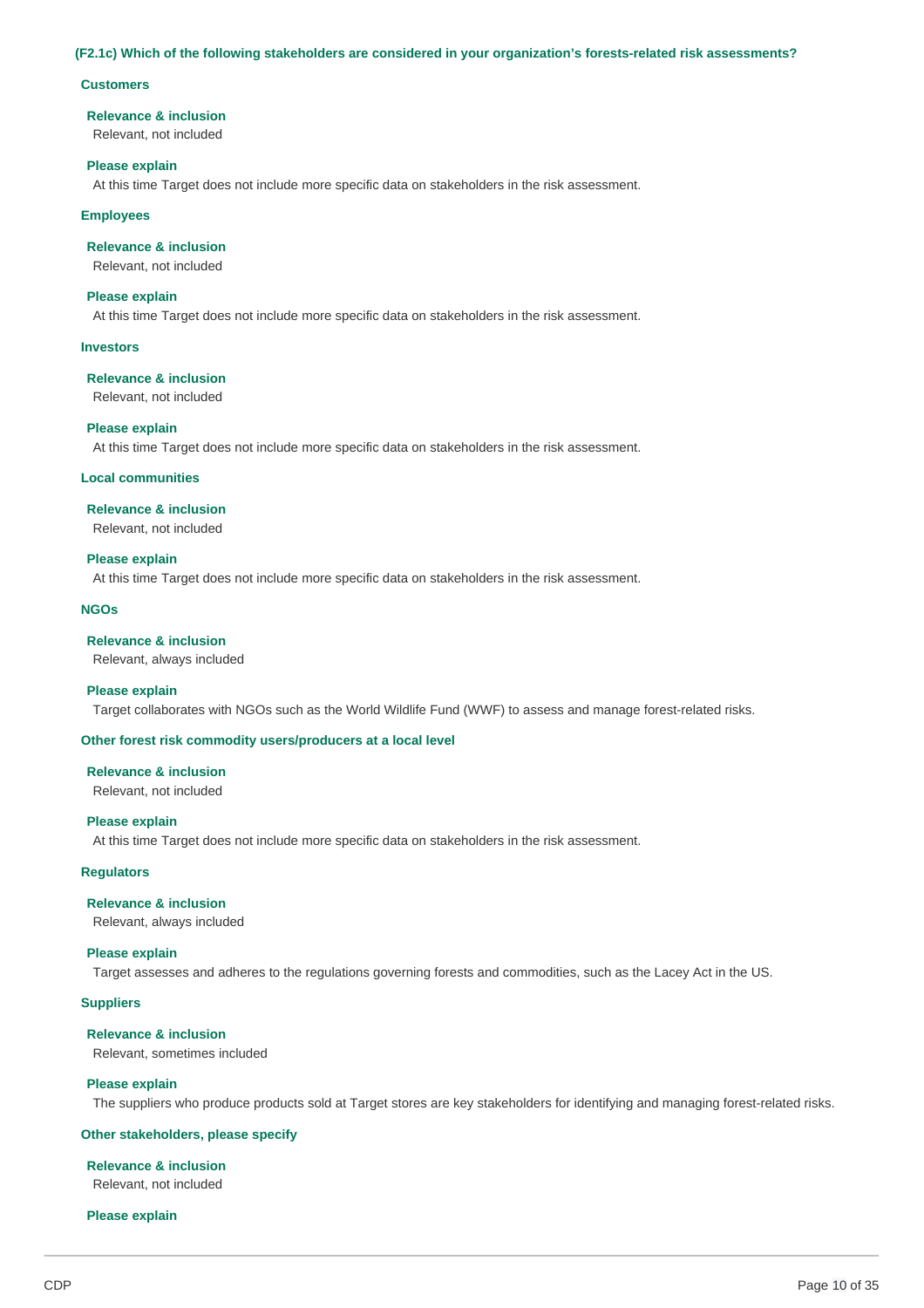## F3.1

## **(F3.1) Have you identified any inherent forests-related risks with the potential to have a substantive financial or strategic impact on your business?**

|                 | <b>Risk identified?</b>   |
|-----------------|---------------------------|
| Timber          | Yes                       |
| Palm Oil        | Yes                       |
| Cattle Products | <not applicable=""></not> |
| Soy             | <not applicable=""></not> |
| Other - Rubber  | <not applicable=""></not> |
| Other           | <not applicable=""></not> |

## F3.1a

#### **(F3.1a) How does your organization define substantive impact on your business?**

Target considers multiple factors in evaluating risk. Target considers risks substantive when they are assessed to be high or critical using proprietary criteria. Importantly, something that has a "substantive impact on our business" is not necessarily "material" to investors as defined by the SEC.

Target's answers to this questionnaire contain forward-looking statements, which are based on our current assumptions and expectations. These statements are typically accompanied by the words "expect," "may," "could," "believe," "would," "might," "anticipates," or similar words. All such forward-looking statements are intended to enjoy the protection of the safe harbor for forwardlooking statements contained in the Private Securities Litigation Reform Act of 1995, as amended. Although we believe there is a reasonable basis for the forward-looking statements, our actual results could be materially different. The most important factors which could cause our actual results to differ from our forward-looking statements are set forth in our description of risk factors in Item 1A of our Form 10-K for the fiscal year ended February 2, 2019, which should be read in conjunction with the forward-looking statements in this report. Forward-looking statements speak only as of the date they are made, and we do not undertake any obligation to update any forward-looking statement.

## F3.1b

**(F3.1b) For your disclosed forest risk commodity(ies), provide details of risks identified with the potential to have a substantive financial or strategic impact on your business, and your response to those risks.** 

**Forest risk commodity**  Timber

**Type of risk**  Reputational and markets

**Geographical scale**  Global

**Where in your value chain does the risk driver occur?**  Supply chain

#### **Primary risk driver**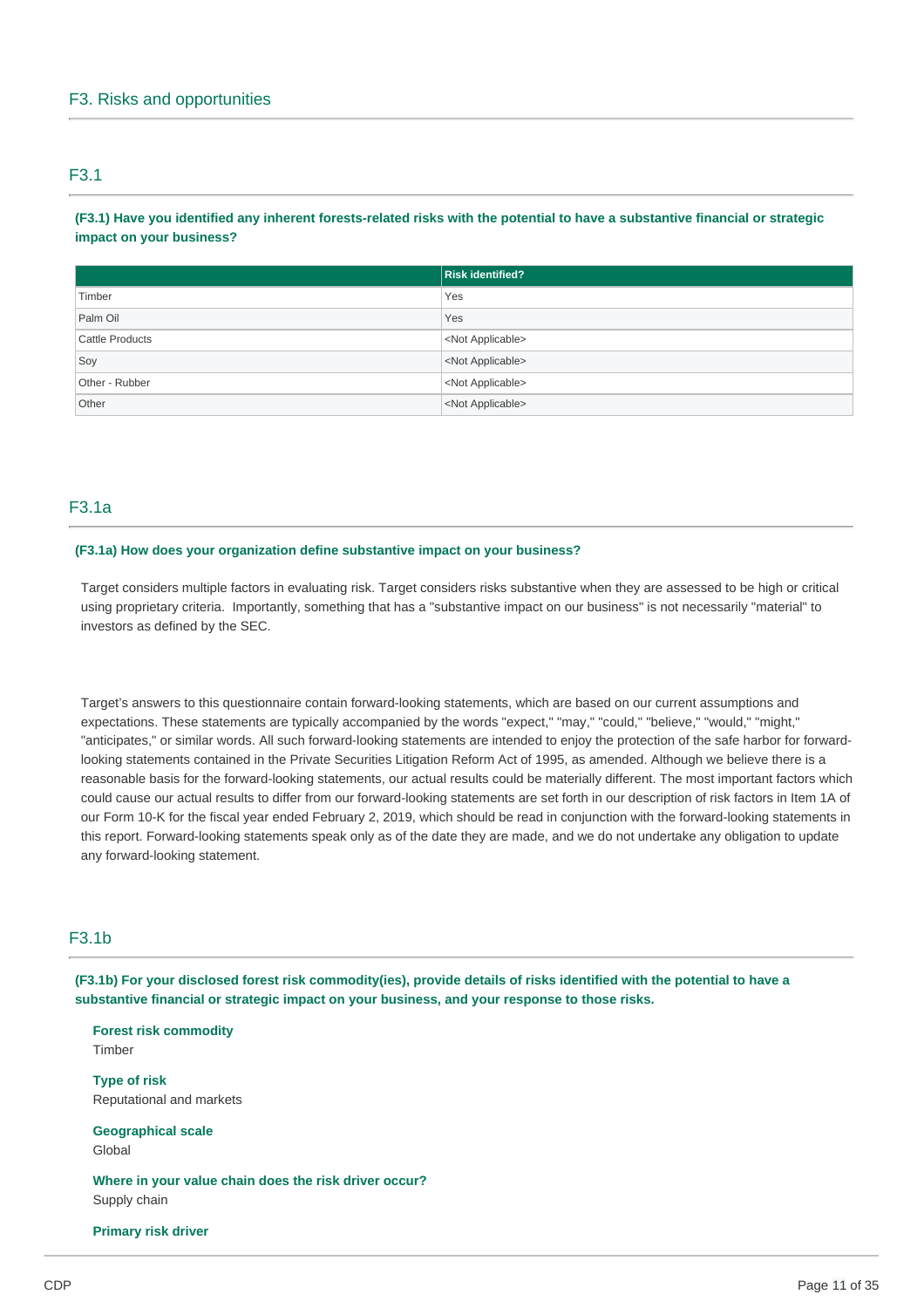## **Primary potential impact**

Brand damage

#### **Company-specific description**

Target stakeholders (guests, investors, etc.) expect that we are acting responsibly and have oversight of our supply chain as related to timber. Upon discovery that we have not completed our due diligence in this endeavor, we can expect significant brand and/or reputational damage. We support responsibly managed forests, and to that end, introduced our new Responsible Sourcing Policy on Forest Products in 2017. This policy helps us toward our long-term intention that all wood, paper, paper-based packaging and wood-based fiber used in the products we purchase and sell is sourced from well-managed forests that have been credibly certified and/or are from post-consumer recycled materials. We are starting with owned brand products containing wood or paperbased materials, like tissues and paper towels, wrapping paper, furniture and rayon used in apparel, which comes from wood pulp. Then we plan to work on sourcing our owned-brands' packaging from sustainably managed forests. By the end of fiscal year 2018, we expect that our party supplies brand, Spritz, will be our first owned brand to be fully compliant with our forest products policy. In 2017, the Spritz team started introducing Forest Stewardship Council (FSC) Chain-of-Custody certification and is on track to meet this goal. We have also committed to making our up&up, Pillowfort and Cat & Jack brands fully compliant with our forest products policy by 2020, and Threshold and Smith & Hawken fully compliant by 2022.

#### **Timeframe**

1-3 years

#### **Magnitude of potential impact**

Medium-low

## **Likelihood**

Unlikely

### **Are you able to provide a potential financial impact figure?**

No, we do not have this figure

**Potential financial impact (currency)** 

<Not Applicable>

## **Potential financial impact figure - minimum (currency)**

<Not Applicable>

#### **Potential financial impact figure - maximum (currency)**

<Not Applicable>

#### **Explanation of financial impact figure**

We are unable to estimate a potential financial impact at this time due to the lack of quantified materials.

#### **Primary response to risk**

Engagement with suppliers

#### **Description of response**

Target continuously engages with our suppliers to ensure they are using sustainably sourced timber. We plan to directly engage with any supplier who is not in compliance with our sustainable timber expectations.

#### **Cost of response**

#### **Explanation of cost of response**

We do not currently quantify the cost of response to this risk.

#### **Forest risk commodity**  Palm Oil

**Type of risk**  Reputational and markets

**Geographical scale**  Global

**Where in your value chain does the risk driver occur?**  Supply chain

#### **Primary risk driver**  Increased stakeholder concern or negative stakeholder feedback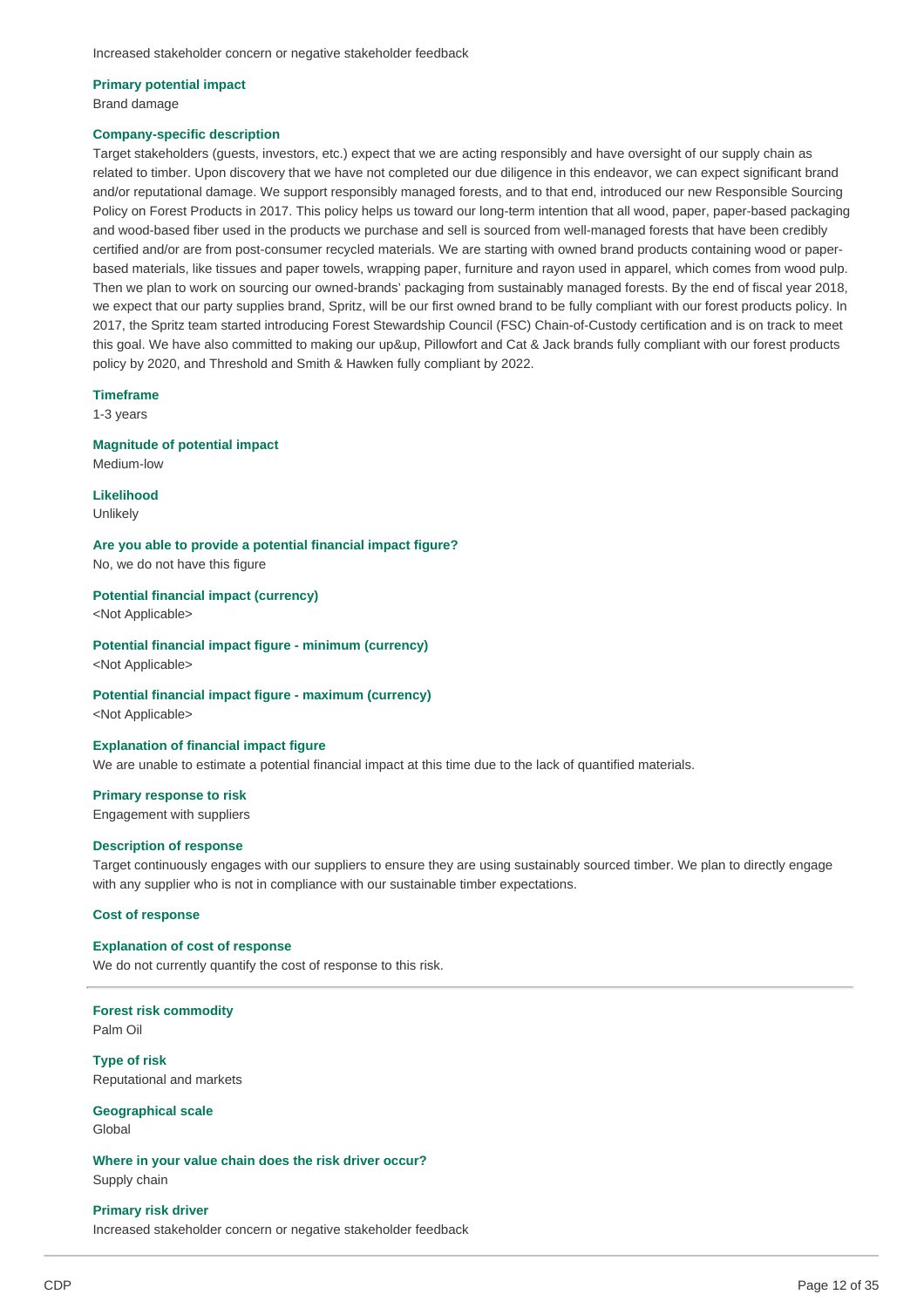Brand damage

#### **Company-specific description**

Target stakeholders (guests, investors, etc.) expect that we are acting responsibly and have oversight of our supply chain as related to palm oil. Upon discovery that we have not completed our due diligence in this endeavor, we can expect significant brand and/or reputational damage. At the end of 2018, 38% of palm oil in owned-brand products covered by our 2015 commitment was certified sustainable via the Roundtable on Sustainable Palm Oil's (RSPO's) physical certification (Mass Balance or Segregated), and the remaining 62% was covered by RSPO's PalmTrace credits. Additionally, 84% of the palm volume was traced to the importer. Target will continue to collaborate with supply chain partners and industry stakeholders to leverage our collective scale, influence and expertise to promote sustainable palm oil. We will also continue to report annually on our progress.

#### **Timeframe**

1-3 years

#### **Magnitude of potential impact**

Medium-low

#### **Likelihood**

Unlikely

#### **Are you able to provide a potential financial impact figure?**  No, we do not have this figure

**Potential financial impact (currency)** 

<Not Applicable>

#### **Potential financial impact figure - minimum (currency)**

<Not Applicable>

#### **Potential financial impact figure - maximum (currency)**

<Not Applicable>

#### **Explanation of financial impact figure**

We are unable to estimate a potential financial impact at this time due to the lack of quantified materials.

#### **Primary response to risk**

Engagement with suppliers

#### **Description of response**

Target continuously engages with our suppliers to ensure they are using sustainably sourced palm oil. We plan to directly engage with any supplier who is not in compliance with our sustainable palm oil expectations.

#### **Cost of response**

#### **Explanation of cost of response**

We do not currently quantify the cost of response to this risk.

## F3.2

## **(F3.2) Have you identified any forests-related opportunities with the potential to have a substantive financial or strategic impact on your business?**

|                 | Have you identified opportunities? |
|-----------------|------------------------------------|
| Timber          | Yes                                |
| Palm Oil        | Yes                                |
| Cattle products | <not applicable=""></not>          |
| Soy             | <not applicable=""></not>          |
| Other - Rubber  | <not applicable=""></not>          |
| Other           | <not applicable=""></not>          |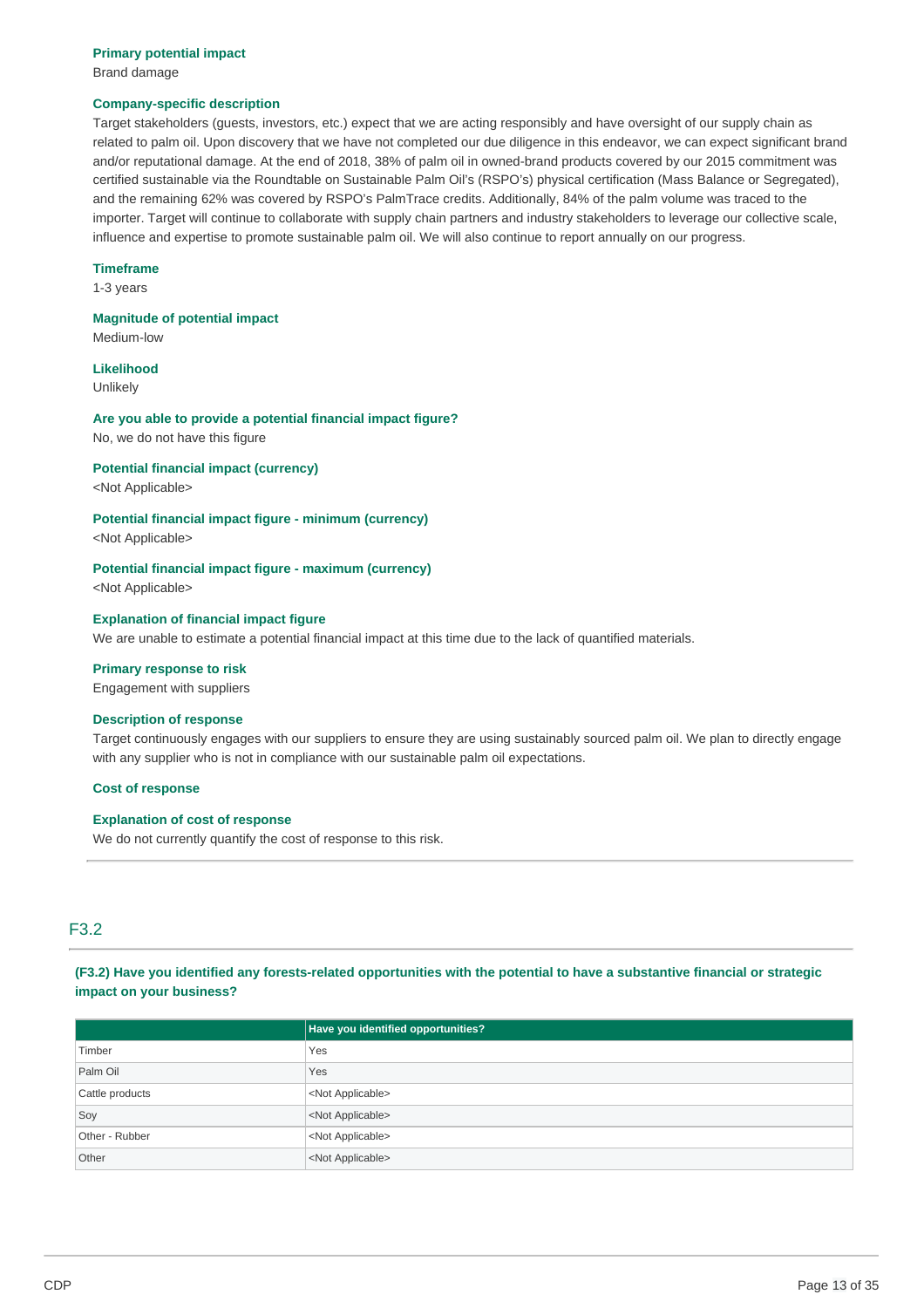## F3.2a

#### **(F3.2a) For your selected forest risk commodity(ies), provide details of the identified opportunities with the potential to have a substantive financial or strategic impact on your business.**

**Forest risk commodity**  Timber

#### **Type of opportunity**

Resilience

**Where in your value chain does the opportunity occur?**  Supply chain

**Primary forests-related opportunity**  Improved supply chain engagement

#### **Financial incentives**

<Not Applicable>

#### **Company-specific description & strategy to realize opportunity**

We are driving demand for and awareness of the importance of certified sustainable timber by committing to sourcing Target's owned-brand wood-based products from well-managed forests. Target works actively with its vendors, suppliers, and other stakeholders to eliminate any unacceptable sources of timber and progressively increase the amount of responsible wood, paper, paper-based packaging and wood-based fiber over time.

#### **Estimated timeframe for realization**

1-3 years

## **Magnitude of potential impact**

Medium-low

#### **Likelihood**  More likely than not

## **Are you able to provide a potential financial impact figure?**

No, we do not have this figure

### **Potential financial impact figure (currency)**

<Not Applicable>

## **Potential financial impact figure – minimum (currency)**

<Not Applicable>

#### **Potential financial impact figure – maximum (currency)**  <Not Applicable>

**Explanation of financial impact figure** 

## We do not currently quantify the cost of this financial impact.

## **Forest risk commodity**

Palm Oil

### **Type of opportunity**  Resilience

### **Where in your value chain does the opportunity occur?**  Supply chain

**Primary forests-related opportunity**  Improved supply chain engagement

## **Financial incentives**

<Not Applicable>

## **Company-specific description & strategy to realize opportunity**

We are driving demand for and awareness of the importance of certified sustainable palm oil by requiring it in Target's owned-brand products covered by our commitment and our work in multi-stakeholder groups like The Consumer Goods Forum. In 2017, we also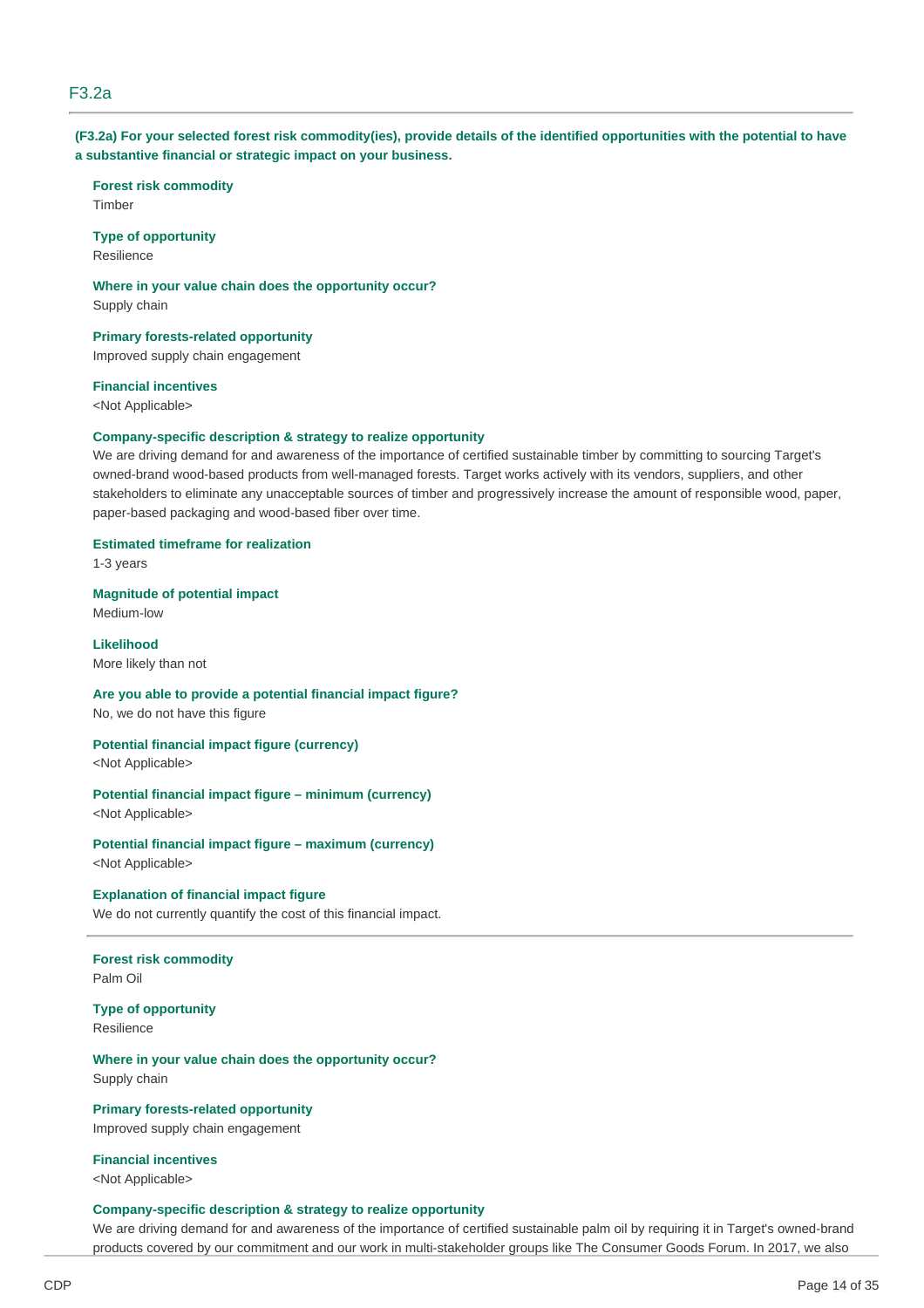joined the Roundtable on Sustainable Palm Oil's North American Sustainable Palm Oil Network, designed to facilitate cross-sector work in a pre-competitive space on the sourcing of Certified Sustainable Palm Oil (CSPO) in North America, foster collaboration and impact programs in producing nations and share best practices.

**Estimated timeframe for realization** 

1-3 years

**Magnitude of potential impact**  Medium-low

**Likelihood**  More likely than not

**Are you able to provide a potential financial impact figure?**  No, we do not have this figure

#### **Potential financial impact figure (currency)**

<Not Applicable>

**Potential financial impact figure – minimum (currency)**  <Not Applicable>

**Potential financial impact figure – maximum (currency)**  <Not Applicable>

#### **Explanation of financial impact figure**

We do not currently quantify the cost of this financial impact.

**Forest risk commodity**  Palm Oil

**Type of opportunity**  Products & services

**Where in your value chain does the opportunity occur?**  Supply chain

**Primary forests-related opportunity**  Increased transparency

**Financial incentives**  <Not Applicable>

#### **Company-specific description & strategy to realize opportunity**

We are driving demand for and awareness of the importance of certified sustainable palm oil by requiring it in Target's owned-brand products covered by our commitment and our work in multi-stakeholder groups like The Consumer Goods Forum. In 2017, we also joined the Roundtable on Sustainable Palm Oil's North American Sustainable Palm Oil Network, designed to facilitate cross-sector work in a pre-competitive space on the sourcing of Certified Sustainable Palm Oil (CSPO) in North America, foster collaboration and impact programs in producing nations and share best practices.

#### **Estimated timeframe for realization**

1-3 years

## **Magnitude of potential impact**

Please select

**Likelihood**  Please select

**Are you able to provide a potential financial impact figure?**  No, we do not have this figure

**Potential financial impact figure (currency)**  <Not Applicable>

**Potential financial impact figure – minimum (currency)**  <Not Applicable>

**Potential financial impact figure – maximum (currency)**  <Not Applicable>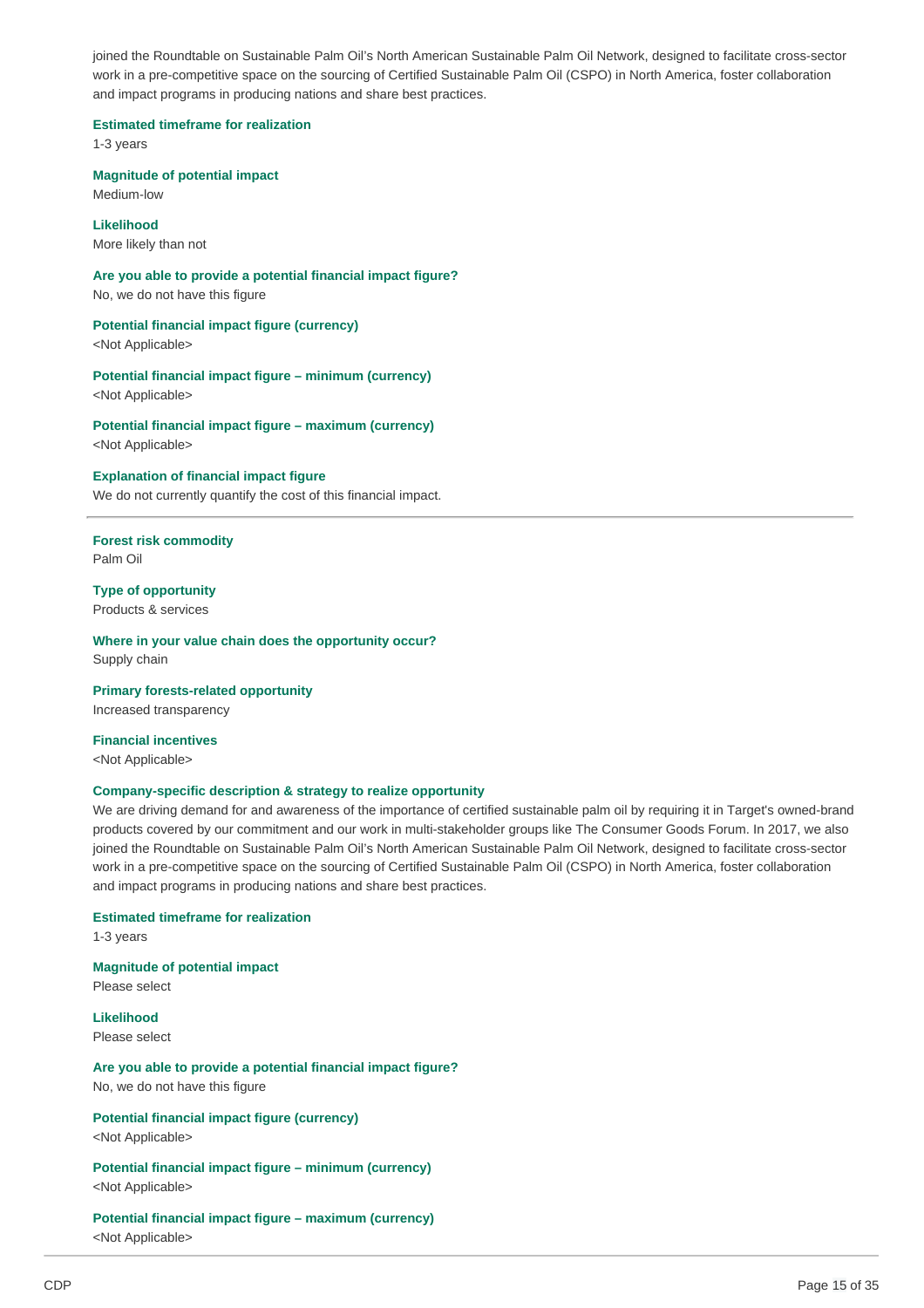#### **Forest risk commodity**  Palm Oil

**Type of opportunity** 

Markets

**Where in your value chain does the opportunity occur?**  Supply chain

**Primary forests-related opportunity**  Driving demand for sustainable materials

## **Financial incentives**

<Not Applicable>

#### **Company-specific description & strategy to realize opportunity**

We are driving demand for and awareness of the importance of certified sustainable palm oil by requiring it in Target's owned-brand products covered by our commitment and our work in multi-stakeholder groups like The Consumer Goods Forum. In 2017, we also joined the Roundtable on Sustainable Palm Oil's North American Sustainable Palm Oil Network, designed to facilitate cross-sector work in a pre-competitive space on the sourcing of Certified Sustainable Palm Oil (CSPO) in North America, foster collaboration and impact programs in producing nations and share best practices.

#### **Estimated timeframe for realization**

Please select

## **Magnitude of potential impact**

Please select

## **Likelihood**

Please select

#### **Are you able to provide a potential financial impact figure?**  No, we do not have this figure

## **Potential financial impact figure (currency)**

<Not Applicable>

#### **Potential financial impact figure – minimum (currency)**  <Not Applicable>

## **Potential financial impact figure – maximum (currency)**

<Not Applicable>

#### **Explanation of financial impact figure**

**Forest risk commodity**  Palm Oil

#### **Type of opportunity**  Markets

**Where in your value chain does the opportunity occur?**  Supply chain

#### **Primary forests-related opportunity**

Please select

#### **Financial incentives**

<Not Applicable>

#### **Company-specific description & strategy to realize opportunity**

We are driving demand for and awareness of the importance of certified sustainable palm oil by requiring it in Target's owned-brand products covered by our commitment and our work in multi-stakeholder groups like The Consumer Goods Forum. In 2017, we also joined the Roundtable on Sustainable Palm Oil's North American Sustainable Palm Oil Network, designed to facilitate cross-sector work in a pre-competitive space on the sourcing of Certified Sustainable Palm Oil (CSPO) in North America, foster collaboration and impact programs in producing nations and share best practices.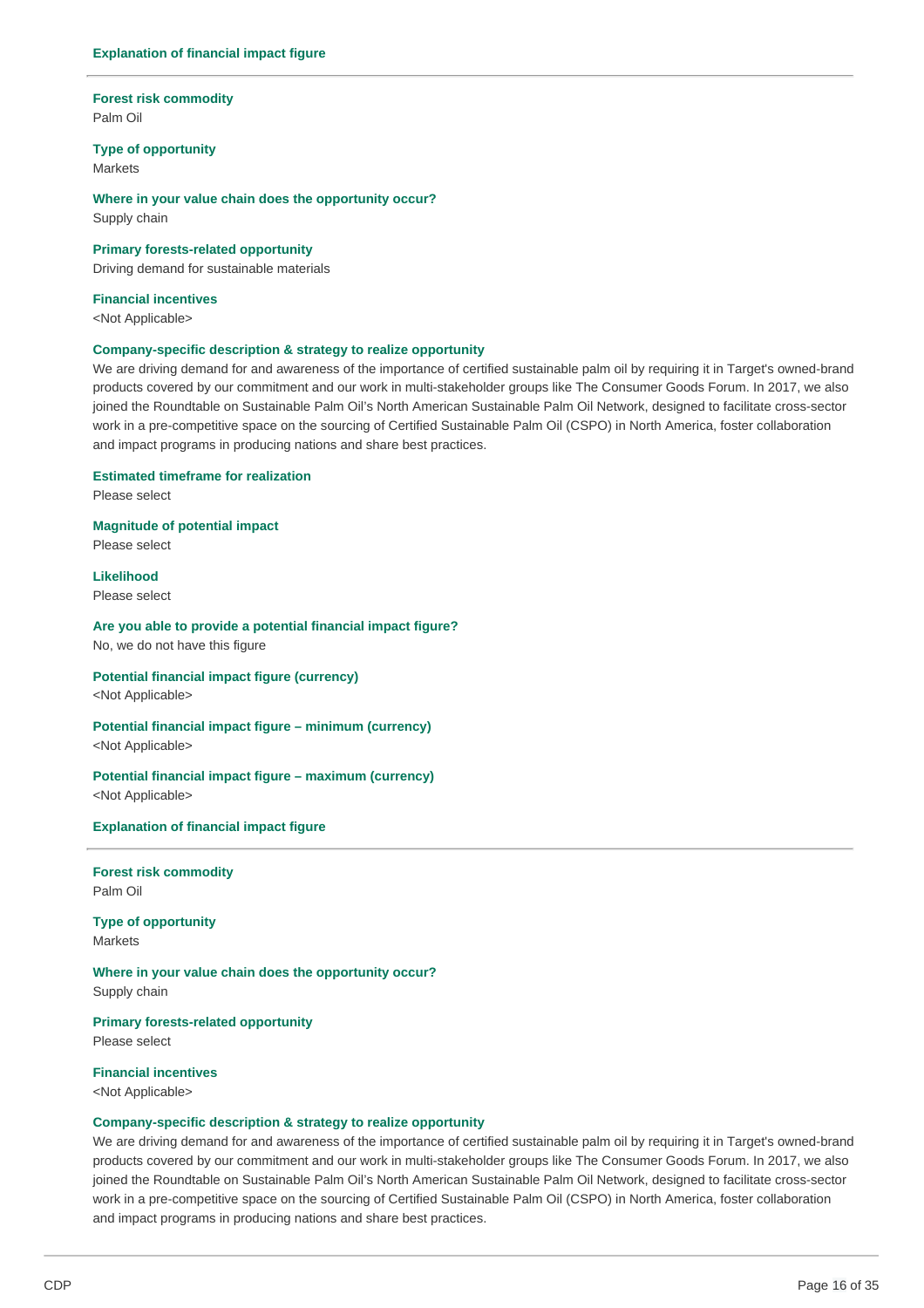#### **Estimated timeframe for realization**

Please select

#### **Magnitude of potential impact**

Please select

### **Likelihood**

Please select

## **Are you able to provide a potential financial impact figure?**  No, we do not have this figure

## **Potential financial impact figure (currency)**

<Not Applicable>

## **Potential financial impact figure – minimum (currency)**

<Not Applicable>

## **Potential financial impact figure – maximum (currency)**  <Not Applicable>

**Explanation of financial impact figure** 

## F4. Governance

## F4.1

### **(F4.1) Does your organization have a policy that includes forests-related issues?**  Yes, we have a documented forests policy that is publicly available

## F4.1a

#### **(F4.1a) Select the options to describe the scope and content of your policy.**

| <b>Scope</b>               | <b>Content</b>                                                                                                                                                                                                                                                                                                                                                 | Please explain                                                                                                                                                                                                                                                                                                                                                                                                                                                             |
|----------------------------|----------------------------------------------------------------------------------------------------------------------------------------------------------------------------------------------------------------------------------------------------------------------------------------------------------------------------------------------------------------|----------------------------------------------------------------------------------------------------------------------------------------------------------------------------------------------------------------------------------------------------------------------------------------------------------------------------------------------------------------------------------------------------------------------------------------------------------------------------|
| Row<br>$\mathbf 1$<br>only | products deforestation and/or<br>conversion<br>forests degradation<br>Commitment to protect<br>rights and livelihoods of<br>local communities<br>Commitment to<br>stakeholder awareness<br>and education<br>List of timebound<br>commitments and<br>targets<br>Reference to<br>international standards<br>and widely-recognized<br>forests-related initiatives | Selected Commitment to eliminate Target will work actively with its vendors, suppliers, and other stakeholders to implement our policy by eliminating any<br>unacceptable sources, and progressively increasing the amount of responsible wood, paper, paper-based packaging and<br>wood-based fiber over time. For more information, please see our Corporate site:<br>Commitment to eliminate https://corporate.target.com/corporateresponsibility/planet/deforestation. |

## F4.1b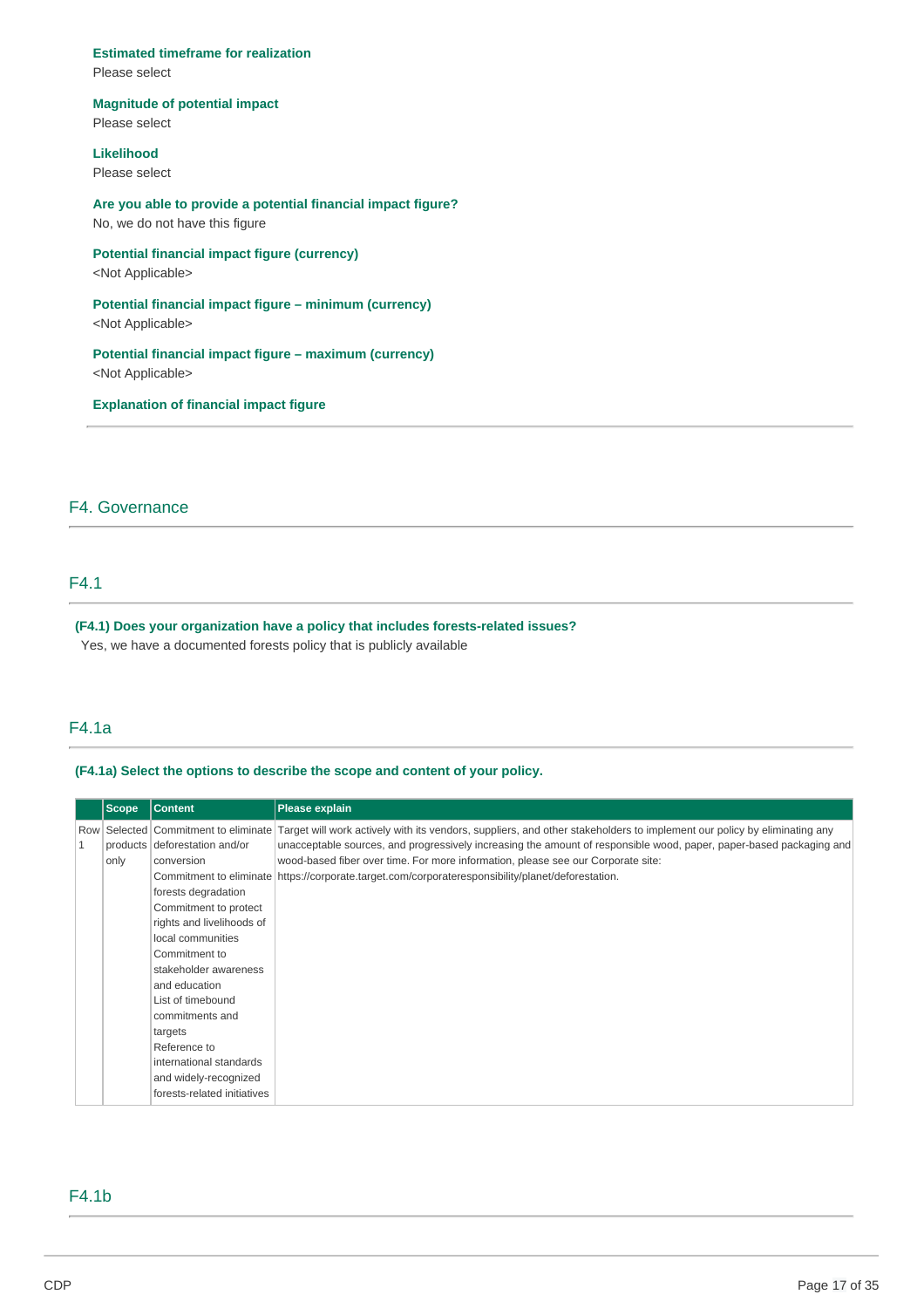## **(F4.1b) Do you have commodity specific sustainability policy(ies)? If yes, select the options that best describe their scope and content.**

|                   | Do you have Scope<br>a commodity<br>specific<br>sustainability<br>policy? |                                 | <b>Content</b>                                                                                                                                                                                                                                                                                                                                                                                                                                                                   | <b>Please explain</b>                                                                                                                                                                                                                                                                                                                                                                                                                                                                                                                                                                  |
|-------------------|---------------------------------------------------------------------------|---------------------------------|----------------------------------------------------------------------------------------------------------------------------------------------------------------------------------------------------------------------------------------------------------------------------------------------------------------------------------------------------------------------------------------------------------------------------------------------------------------------------------|----------------------------------------------------------------------------------------------------------------------------------------------------------------------------------------------------------------------------------------------------------------------------------------------------------------------------------------------------------------------------------------------------------------------------------------------------------------------------------------------------------------------------------------------------------------------------------------|
| Timber            | Yes                                                                       | Selected<br>products<br>only    | Commitment to<br>eliminate<br>conversion<br>Commitment to<br>protect rights and<br>livelihoods of local<br>communities<br>Commitments<br>beyond regulatory<br>compliance<br>Recognition of the<br>overall importance<br>of forests and other<br>natural habitats<br>List of timebound<br>commitments and<br>targets<br>Reference to<br>international<br>standards and<br>widely-recognized<br>forests-related<br>initiatives                                                     | Target believes that use of post-consumer recycled and alternative (non-wood) fibers should be<br>increased to reduce the pressure on forests. Target aims to increase the use of recycled materials in<br>deforestation and/or our owned brand products and packaging when available and meeting product performance<br>requirements and competitive market conditions. Read more about Target's work in this space by<br>reviewing the Forest Products section of our corporate website (LINK:<br>https://corporate.target.com/corporateresponsibility/planet/sustainable-products). |
| Palm Oil Yes      |                                                                           | Selected<br>products<br>only    | Commitment to<br>eliminate<br>deforestation and/or<br>conversion<br>Commitment to<br>protect rights and<br>livelihoods of local<br>communities<br>Commitment to<br>transparency<br>Description of forest<br>risk commodities,<br>parts of the<br>business, and<br>stages of value-<br>chain covered by<br>the policy<br>List of timebound<br>commitments and<br>targets<br>Reference to<br>international<br>standards and<br>widely-recognized<br>forests-related<br>initiatives | Read more about Target's work in this space by reviewing the Palm Oil section of our corporate<br>website (LINK: https://corporate.target.com/corporate-responsibility/planet/deforestation).                                                                                                                                                                                                                                                                                                                                                                                          |
| Cattle            | $<$ Not<br>Products Applicable>                                           | <not<br>Applicable&gt;</not<br> | <not applicable=""></not>                                                                                                                                                                                                                                                                                                                                                                                                                                                        | <not applicable=""></not>                                                                                                                                                                                                                                                                                                                                                                                                                                                                                                                                                              |
| Soy               | $<$ Not<br>Applicable>                                                    | <not<br>Applicable&gt;</not<br> | <not applicable=""></not>                                                                                                                                                                                                                                                                                                                                                                                                                                                        | <not applicable=""></not>                                                                                                                                                                                                                                                                                                                                                                                                                                                                                                                                                              |
| Other -<br>Rubber | $<$ Not<br>Applicable>                                                    | <not<br>Applicable&gt;</not<br> | <not applicable=""></not>                                                                                                                                                                                                                                                                                                                                                                                                                                                        | <not applicable=""></not>                                                                                                                                                                                                                                                                                                                                                                                                                                                                                                                                                              |
| Other             | $<$ Not<br>Applicable>                                                    | <not<br>Applicable&gt;</not<br> | <not applicable=""></not>                                                                                                                                                                                                                                                                                                                                                                                                                                                        | <not applicable=""></not>                                                                                                                                                                                                                                                                                                                                                                                                                                                                                                                                                              |

## F4.2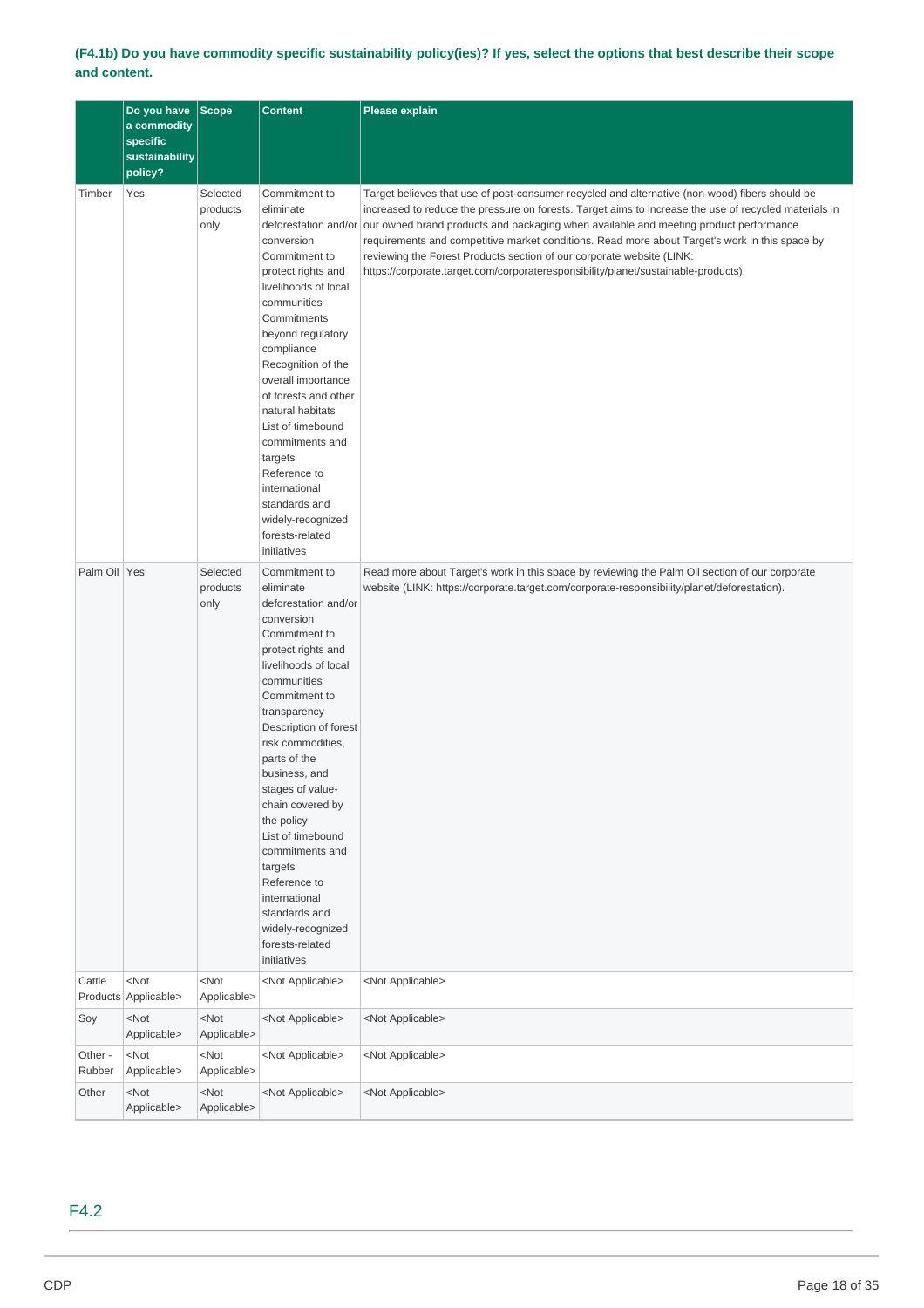## F4.2a

## **(F4.2a) Identify the position(s) of the individual(s) (do not include any names) on the board with responsibility for forestsrelated issues.**

| <b>Position</b>        | Please explain                                                                                                                                               |
|------------------------|--------------------------------------------------------------------------------------------------------------------------------------------------------------|
| l of<br>l individual l |                                                                                                                                                              |
|                        |                                                                                                                                                              |
| Board-                 | Target's Board of Directors retains oversight responsibility over the Corporation's key strategic risks including those relating to corporate responsibility |
| level                  | matters. The Nominating & Governance Committee of the Board of Directors has overall oversight responsibility over corporate responsibility matters.         |
|                        | committee Target recognizes that environmental, social and governance issues are of increasing importance to many investors. The Vice President of Corporate |
|                        | Responsibility and the Corporate Responsibility team work with functional leaders across the company to determine strategies, policies and goals             |
|                        | related to sustainability and regularly report to and seek input from the Nominating & Governance Committee on those matters, including forests-             |
|                        | related issues.                                                                                                                                              |

## F4.2b

### **(F4.2b) Provide further details on the board's oversight of forests-related issues.**

|              | <b>Frequency</b><br>related<br><b>issues</b> are<br>a<br>scheduled<br>agenda<br>item | <b>Governance</b><br>that forests- mechanisms<br>into which<br>forests-<br>related issues<br>are integrated                                                                                                                                                     | Please explain                                                                                                                                                                                                                                                                                                                                                                                                                                                                                                                                                                                                                                                                                        |
|--------------|--------------------------------------------------------------------------------------|-----------------------------------------------------------------------------------------------------------------------------------------------------------------------------------------------------------------------------------------------------------------|-------------------------------------------------------------------------------------------------------------------------------------------------------------------------------------------------------------------------------------------------------------------------------------------------------------------------------------------------------------------------------------------------------------------------------------------------------------------------------------------------------------------------------------------------------------------------------------------------------------------------------------------------------------------------------------------------------|
| $\mathbf{1}$ | Row Scheduled -<br>some<br>meetings                                                  | Monitoring<br>and<br>performance<br>Reviewing and<br>quiding<br>corporate<br>responsibility<br>strategy<br>Reviewing and<br>quiding major<br>plans of action<br>Reviewing and<br>quiding risk<br>management<br>policies<br>Reviewing and<br>guiding<br>strategy | The Board of Directors' review of environmental and social topics is obtained through the updates it receives from the<br>implementation Nominating and Governance Committee. The Nominating and Governance Committee reviews environmental and social<br>topics at least semi-annually. This happens independently of our financial reporting process, which includes economic topics,<br>and is overseen throughout the year by the Audit and Finance Committee, which provides regular reports to the Board of<br>Directors. Target's Vice President of Corporate Responsibility presents to the Nominating and Governance Committee semi-<br>annually on corporate responsibility related topics. |

## F4.3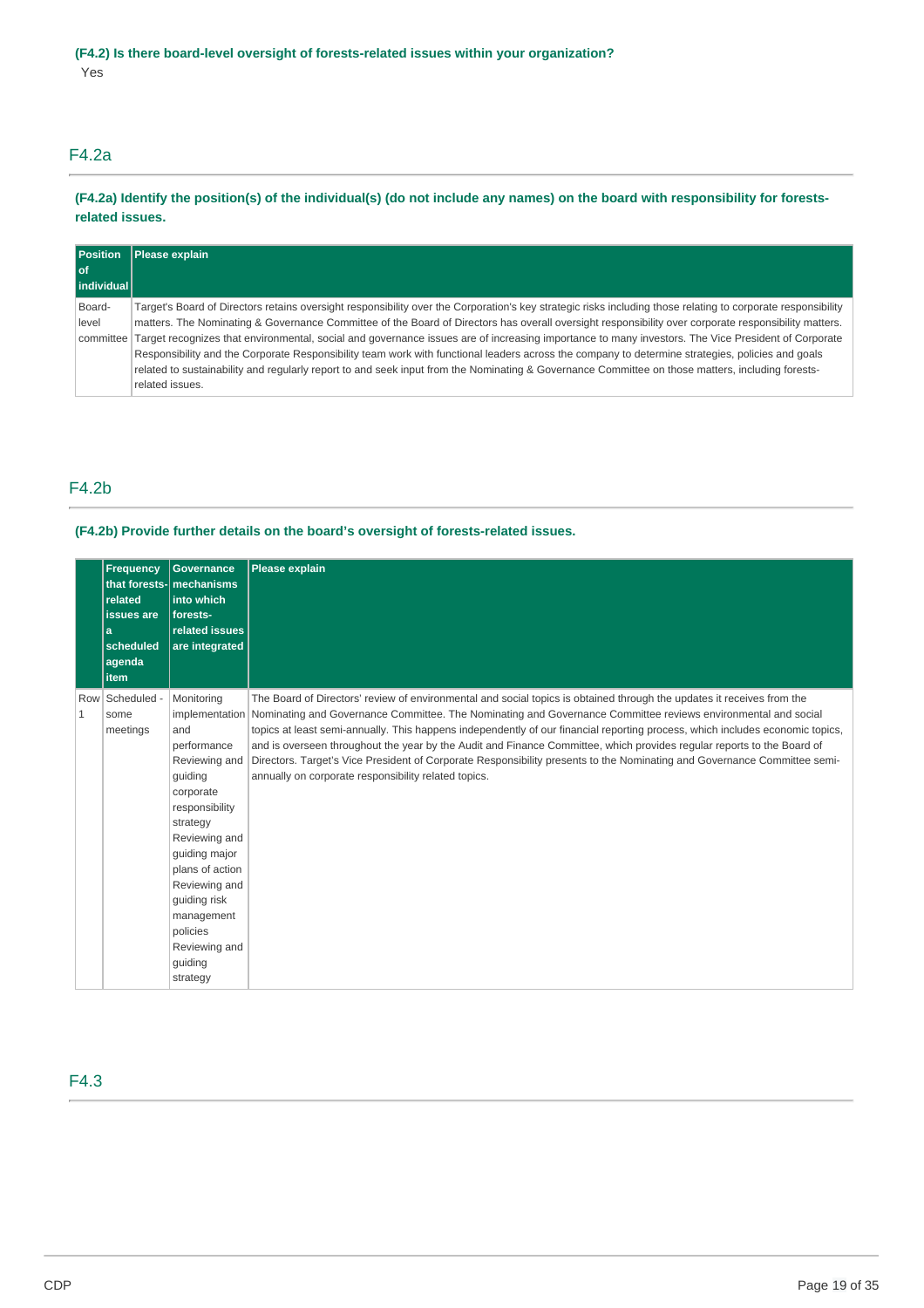## **(F4.3) Provide the highest management-level position(s) or committee(s) with responsibility for forests-related issues (do not include the names of individuals).**

| <b>Name of the</b><br>position(s) and/or<br>committee(s) | <b>Responsibility</b>                                                     | <b>Frequency of reporting to Please explain</b><br>the board on forests-<br>related issues |                                                                                                                                                                                          |
|----------------------------------------------------------|---------------------------------------------------------------------------|--------------------------------------------------------------------------------------------|------------------------------------------------------------------------------------------------------------------------------------------------------------------------------------------|
| <b>Chief Sustainability</b><br>Officer (CSO)             | Both assessing and<br>managing forests-related risks<br>and opportunities | As important matters arise                                                                 | The Vice President of Corporate Responsibility oversees corporate responsibility<br>across Target. They report to the Executive Vice President and Chief Marketing<br>Officer at Target. |

## F4.4

**(F4.4) Do you provide incentives to C-suite employees or board members for the management of forests-related issues?**  No, and we do not plan to introduce them in the next two years

## F4.5

**(F4.5) Did your organization include information about its response to forests-related risks in its most recent mainstream financial report?** 

No, and we have no plans to do so

## F5. Business strategy

## F5.1

#### **(F5.1) Are forests-related issues integrated into any aspects of your long-term strategic business plan, and if so how?**

|                                             | Are forests-<br>related<br><b>issues</b><br>integrated? | time<br>horizon<br>(years) | Long-term   Please explain                                                                                                                                                                                                                                                                                                                                |
|---------------------------------------------|---------------------------------------------------------|----------------------------|-----------------------------------------------------------------------------------------------------------------------------------------------------------------------------------------------------------------------------------------------------------------------------------------------------------------------------------------------------------|
| Long-term<br>business<br>objectives         | Yes, forests-<br>related issues<br>are integrated       | $5 - 10$                   | Please reference the following links: https://corporate.target.com/corporate-responsibility/planet/deforestation Target's<br>Forest Products Policy: https://corporate.target.com/ media/TargetCorp/csr/pdf/Target-Forest-ProductsPolicy.pdf Target's<br>Palm Oil commitments: https://corporate.target.com/corporate-responsibility/planet/deforestation |
| Strategy<br>for long-<br>term<br>objectives | Yes. forests-<br>related issues<br>are integrated       | $5 - 10$                   | Please reference the following links: https://corporate.target.com/corporate-responsibility/planet/deforestation Target's<br>Forest Products Policy: https://corporate.target.com/ media/TargetCorp/csr/pdf/Target-Forest-ProductsPolicy.pdf Target's<br>Palm Oil commitments: https://corporate.target.com/corporate-responsibility/planet/deforestation |
| Financial<br>planning                       | Yes, forests-<br>related issues<br>are integrated       | $5 - 10$                   | Target has included cost impacts due to increased raw material costs from converting our supply chain to more certified<br>forest products in the company's financial planning processes.                                                                                                                                                                 |

## F6. Implementation

## F6.1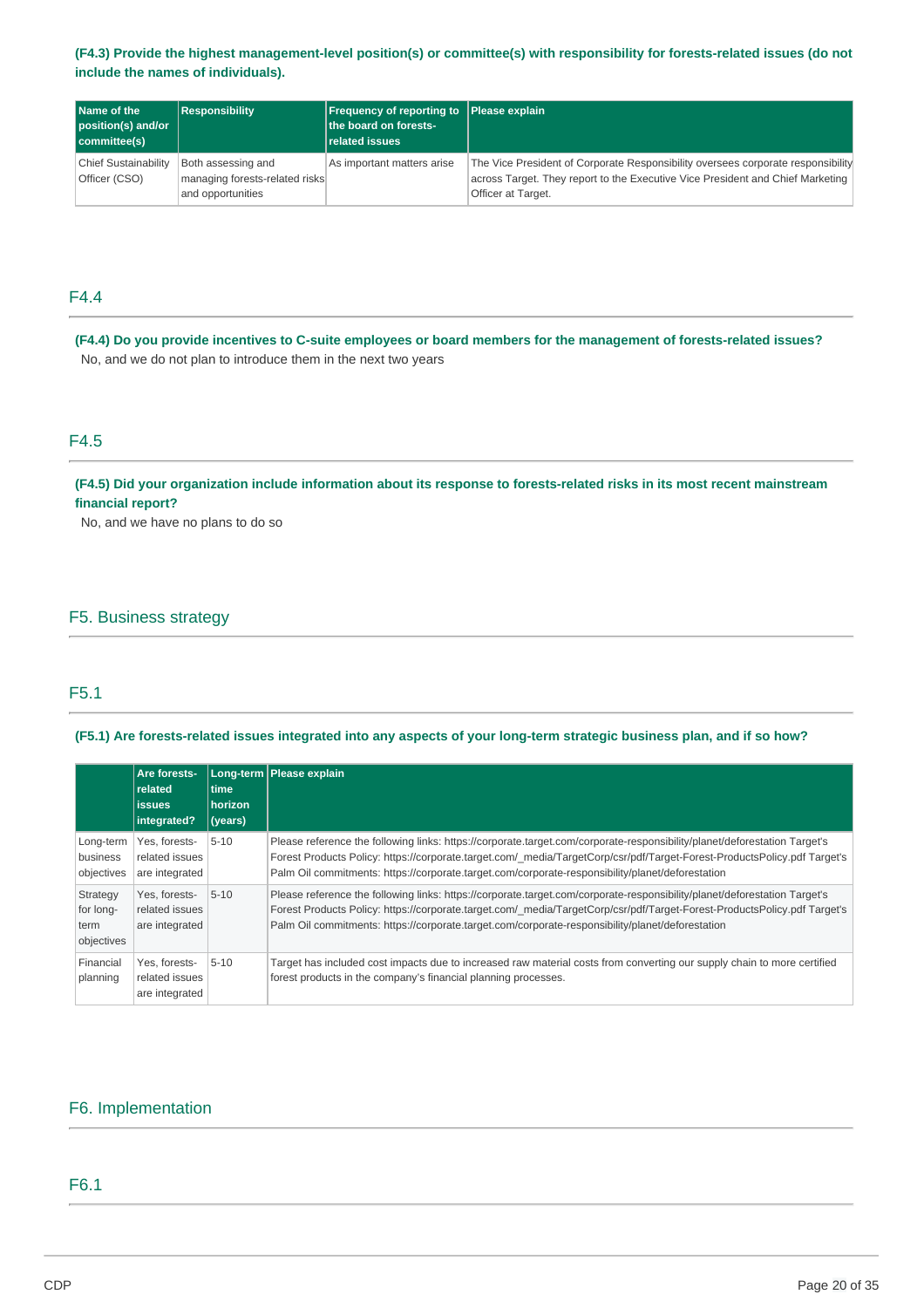**(F6.1) Has your organization made a public commitment to reduce or remove deforestation and/or forest degradation from its direct operations and/or supply chain?**  Yes

## F6.1a

**(F6.1a) Has your organization endorsed any of the following initiatives as part of its public commitment to reduce or remove deforestation and/or forest degradation?** 

Other, please specify (Canopy)

F6.1b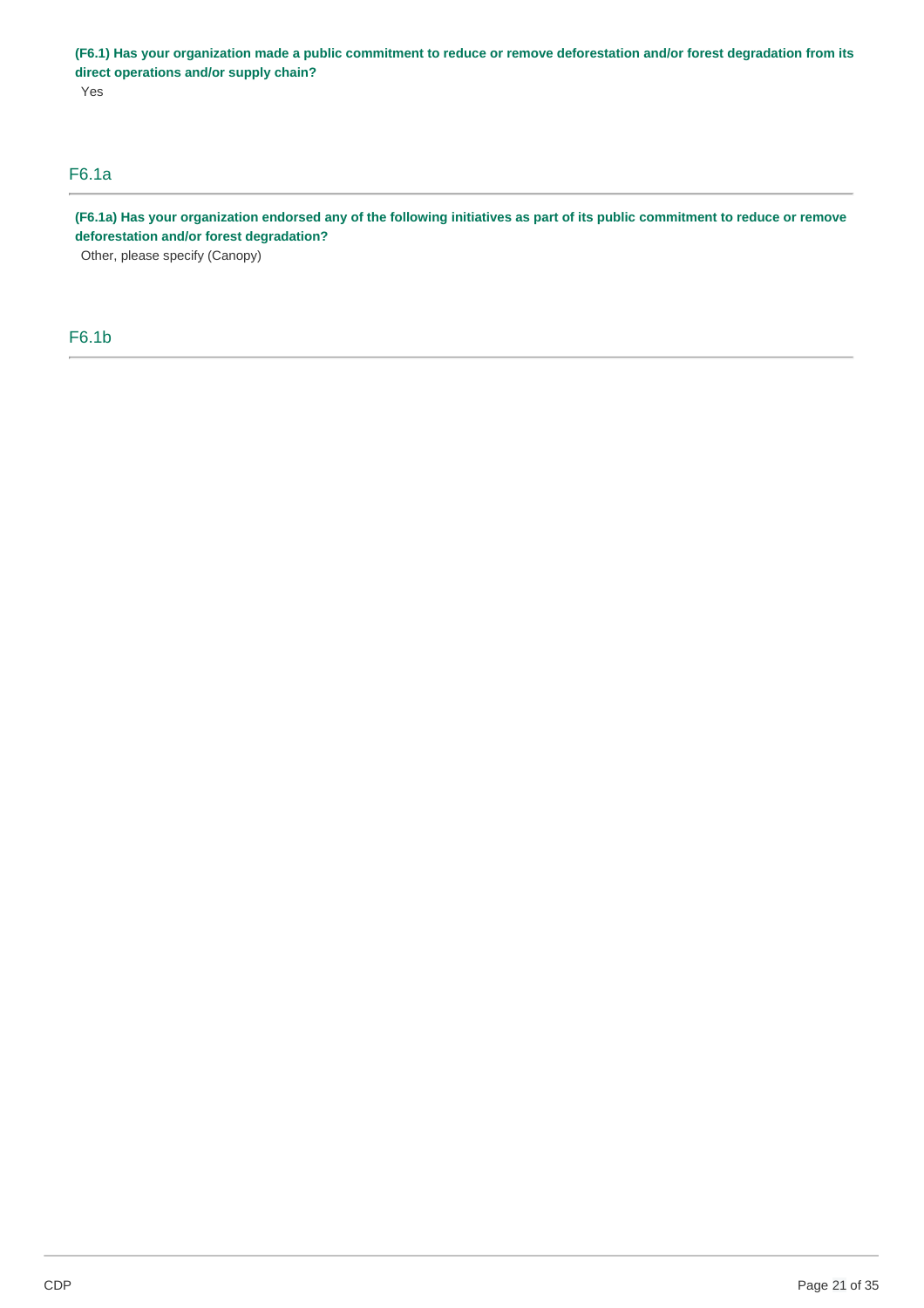#### **(F6.1b) Provide details on your public commitment(s), including the description of specific criteria, coverage, and actions.**

#### **Commodity coverage**  Timber

#### **Criteria**

No conversion of natural habitats No forest degradation No new development on peatland No conversion of High Conservation Value areas No conversion of High Carbon Stock forests No sourcing of illegally produced and/or traded forest risk commodities

#### **Operational coverage**

Supply chain

**% of total production/ consumption covered by commitment**  91-99%

## **Cutoff date**

2018

#### **Commitment timeframe**

2021-25

#### **Please explain**

The percentage covered (91-99%) is the percentage of owned-brand production, which is the scope of this disclosure.

## **Commodity coverage**

Palm Oil

#### **Criteria**

No new development on peatland Adoption of Free, Prior and Informed Consent (FPIC) principles Restricting the sourcing and/or trade of forest risk commodities to credible certified sources

#### **Operational coverage**

Supply chain

**% of total production/ consumption covered by commitment**  91-99%

**Cutoff date**  2015

## **Commitment timeframe**

2018

#### **Please explain**

Target has engaged with suppliers and participated in initiatives to increase the sustainability of its palm oil supply chain over the past five years. Target is pleased to report that at the end of 2018, 38% of palm oil in owned-brand products covered by our 2015 commitment was certified sustainable via the Roundtable on Sustainable Palm Oil's (RSPO's) physical certification (Mass Balance or Segregated), and the remaining 62% was covered by RSPO's PalmTrace credits. Additionally, 84% of the palm volume was traced to the importer. As a next step in Target's multi-year endeavor to responsibly source palm oil, Target commits to moving beyond the use of a credit system toward the use of physically certified palm oil. Our goal is for palm oil in our owned brand products to be certified by the Roundtable on Sustainable Palm Oil (RSPO) or an equivalent standard with a mass balance, segregated, or identity preserved supply chain certification by the end of 2022. Target also aims to increase the portion of segregated and identity preserved palm oil used in its owned brand products over time. Target aims to trace its palm oil supply chain to the mill level by the end of 2022. The percentage covered (91-99%) is the percentage of owned-brand production, which is the scope of this disclosure.

## F6.2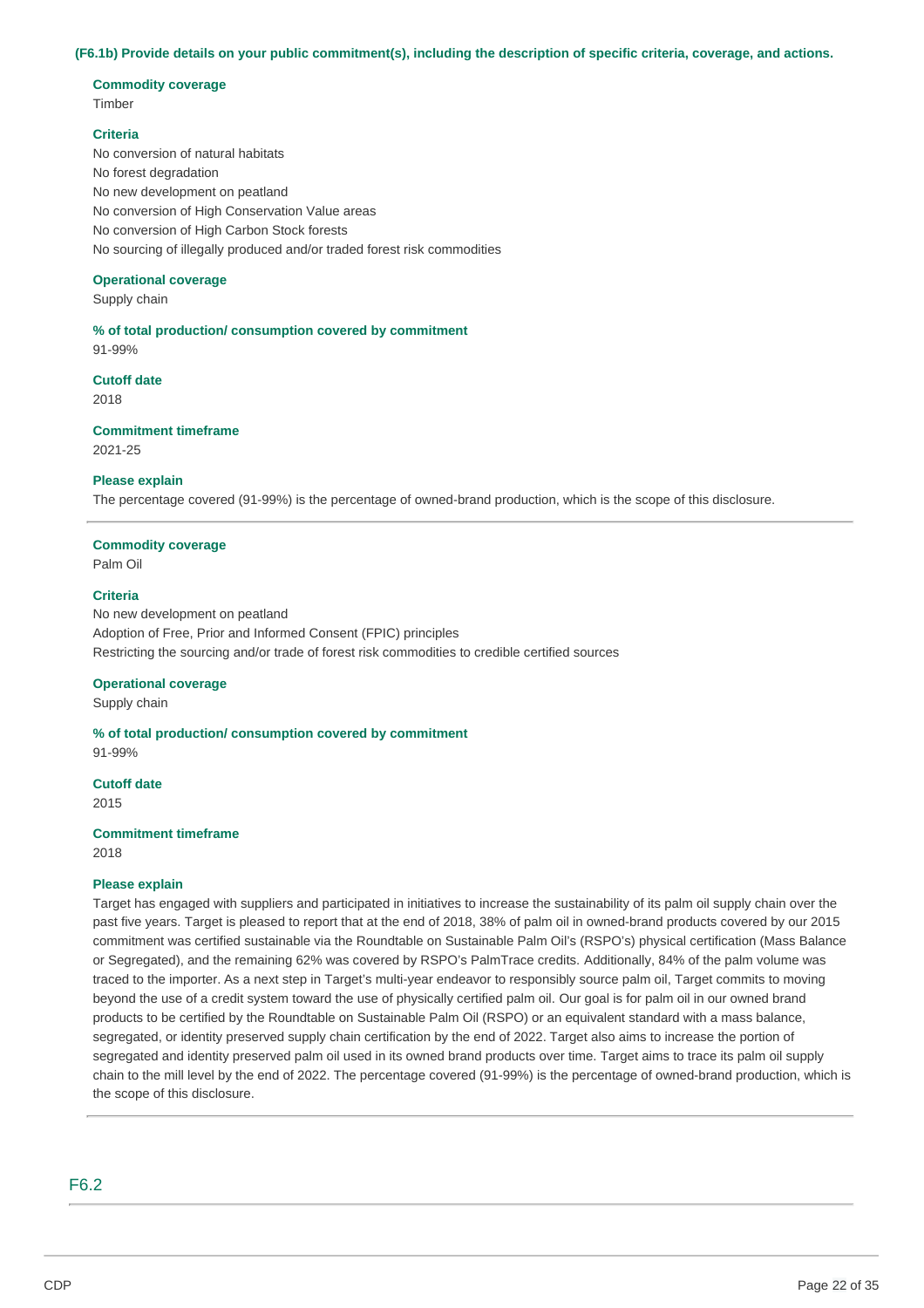**(F6.2) Did you have any quantified targets for increasing sustainable production and/or consumption of your disclosed commodity(ies) that were active during the reporting year?**  Yes

## F6.2a

**(F6.2a) Provide details of your target(s) for increasing sustainable production and/or consumption of the disclosed commodity(ies), and progress made.** 

**Target reference number**  Target 1

**Forest risk commodity**  Timber

#### **Form of commodity covered**

Paper Boards, plywood, engineered wood Primary packaging Cellulose-based textile fiber

#### **Type of target**

Third-party certification scheme

#### **Coverage**

Supply chain

### **Traceability point**

<Not Applicable>

#### **Third-party certification scheme**

FSC Chain of Custody FSC Controlled Wood PEFC Chain of Custody SFI Chain of Custody

#### **Start year**

2016

## **Start figure**

0%

**Target year**  2018

**Target**  100%

**% achieved**  91-99%

#### **Please explain**

2018 was a year of acceleration into the finish line for the Spritz brand. Working towards the goal, we utilized FSC certification across all product categories within the Brand. We fell just short of meeting the goal primarily due to the availability of FSC-certified materials. Going forward we will be looking for solutions to fill these final gaps in supply of FSC-certified materials.

**Target reference number**  Target 2

**Forest risk commodity**  Palm Oil

**Form of commodity covered** 

Crude palm oil (CPO) Palm kernel oil derivatives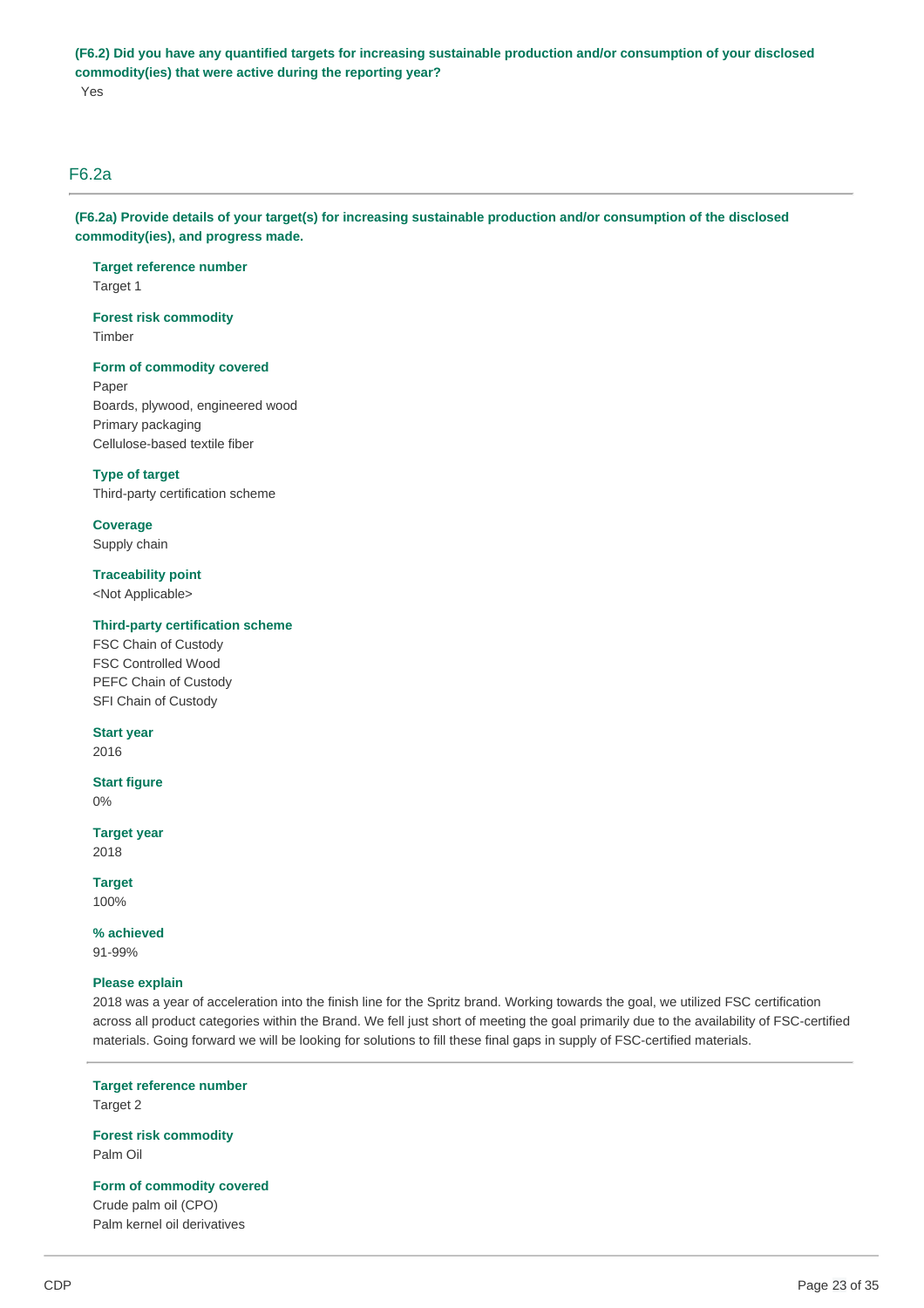#### **Type of target**

Third-party certification scheme

### **Coverage**

Supply chain

#### **Traceability point**

<Not Applicable>

#### **Third-party certification scheme**

RSPO Segregated RSPO Mass Balance RSPO Book and Claim

#### **Start year**

2015

## **Start figure**

0%

## **Target year**

2018

**Target**  100%

**% achieved**  100%

#### **Please explain**

All palm oil in Target's owned-brand food (Market Pantry, Archer Farms, Simply Balanced), personal care (up&up) and household cleaning products (up&up) will be fully traceable and sustainably sourced by 2018 or sooner. At the end of 2018, 38% of palm oil in owned brand products covered by our 2015 commitment was certified sustainable via the Roundtable on Sustainable Palm Oil's (RSPO's) physical certification (Mass Balance or Segregated), and the remaining 62% was covered by RSPO's PalmTrace credits. Additionally, 84% of the palm volume was traced to the importer.

## **Target reference number**

Target 3

### **Forest risk commodity**  Timber

#### **Form of commodity covered**

Paper Boards, plywood, engineered wood Primary packaging Cellulose-based textile fiber

**Type of target**  Third-party certification scheme

**Coverage**  Supply chain

#### **Traceability point**

<Not Applicable>

#### **Third-party certification scheme**

FSC Chain of Custody FSC Controlled Wood PEFC Chain of Custody SFI Chain of Custody

**Start year**  2017

**Start figure**  11-20%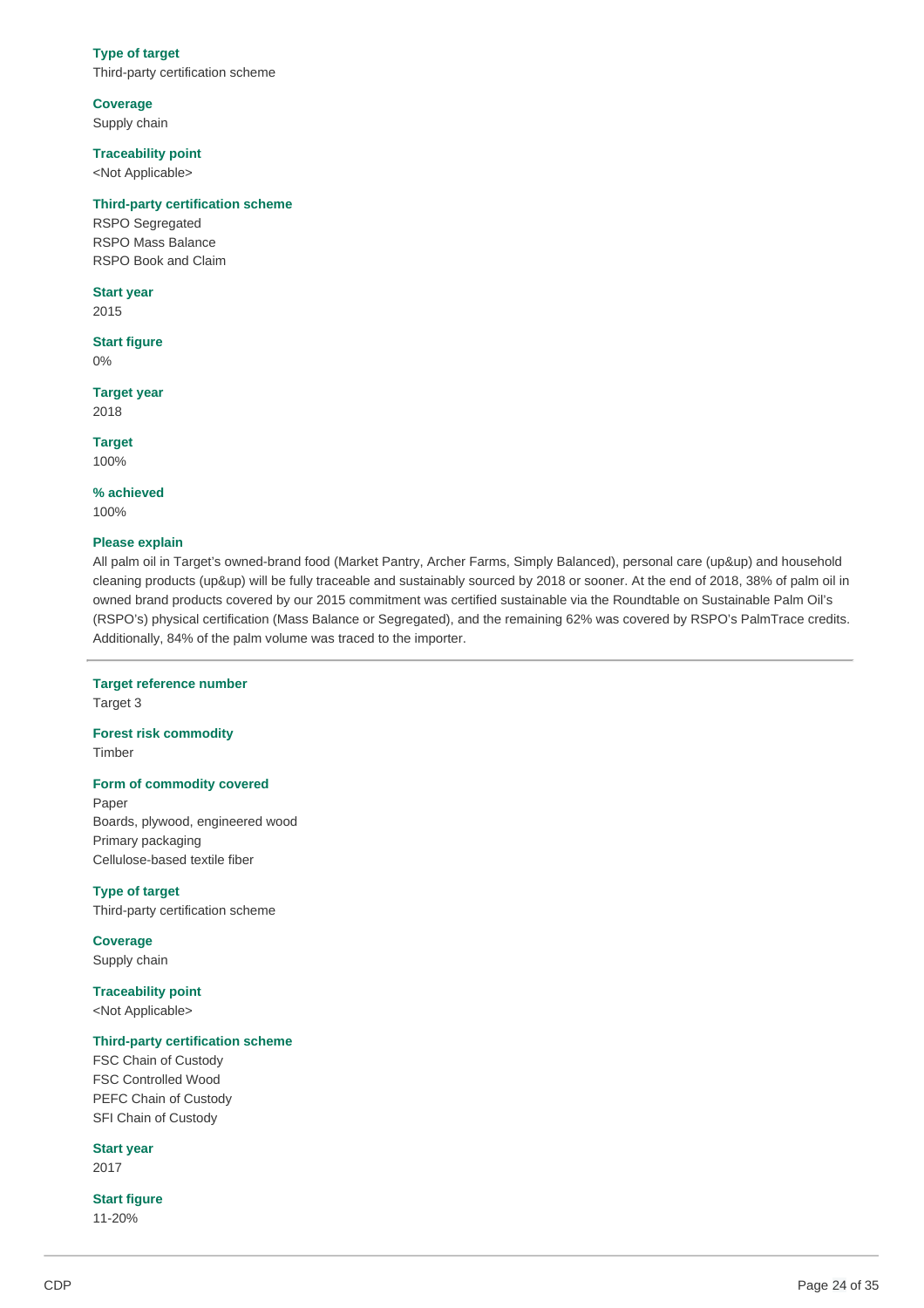#### **Target year**  2022

**Target**  100%

#### **% achieved**

11-20%

#### **Please explain**

Source all owned-brand, paper-based packaging from sustainably managed forests by 2022. Our 13.9 percent progress in 2017 is based on reporting from our Home, Hardlines and Apparel & Accessories categories. Continued work on this goal revolves around additional baseline assessments as well as vendor engagement. Today's work will allow Target to build the foundation for future success.

## **Target reference number**

Target 4

#### **Forest risk commodity**  Timber

#### **Form of commodity covered**

Paper Boards, plywood, engineered wood Primary packaging Cellulose-based textile fiber

### **Type of target**

Third-party certification scheme

## **Coverage**

Supply chain

### **Traceability point**

<Not Applicable>

## **Third-party certification scheme**

FSC Chain of Custody FSC Controlled Wood PEFC Chain of Custody SFI Chain of Custody

#### **Start year**  2017

## **Start figure**

0%

## **Target year**

**Target**  100%

**% achieved** 

Please select

#### **Please explain**

Aim to source all of the wood, paper, paper-based packaging and wood-based fiber used in Target's owned-brand products from forests that are well-managed and credibly certified – and whenever possible, from post-consumer recycled materials.

**Target reference number**  Target 5

**Forest risk commodity**  Timber

**Form of commodity covered**  Paper Boards, plywood, engineered wood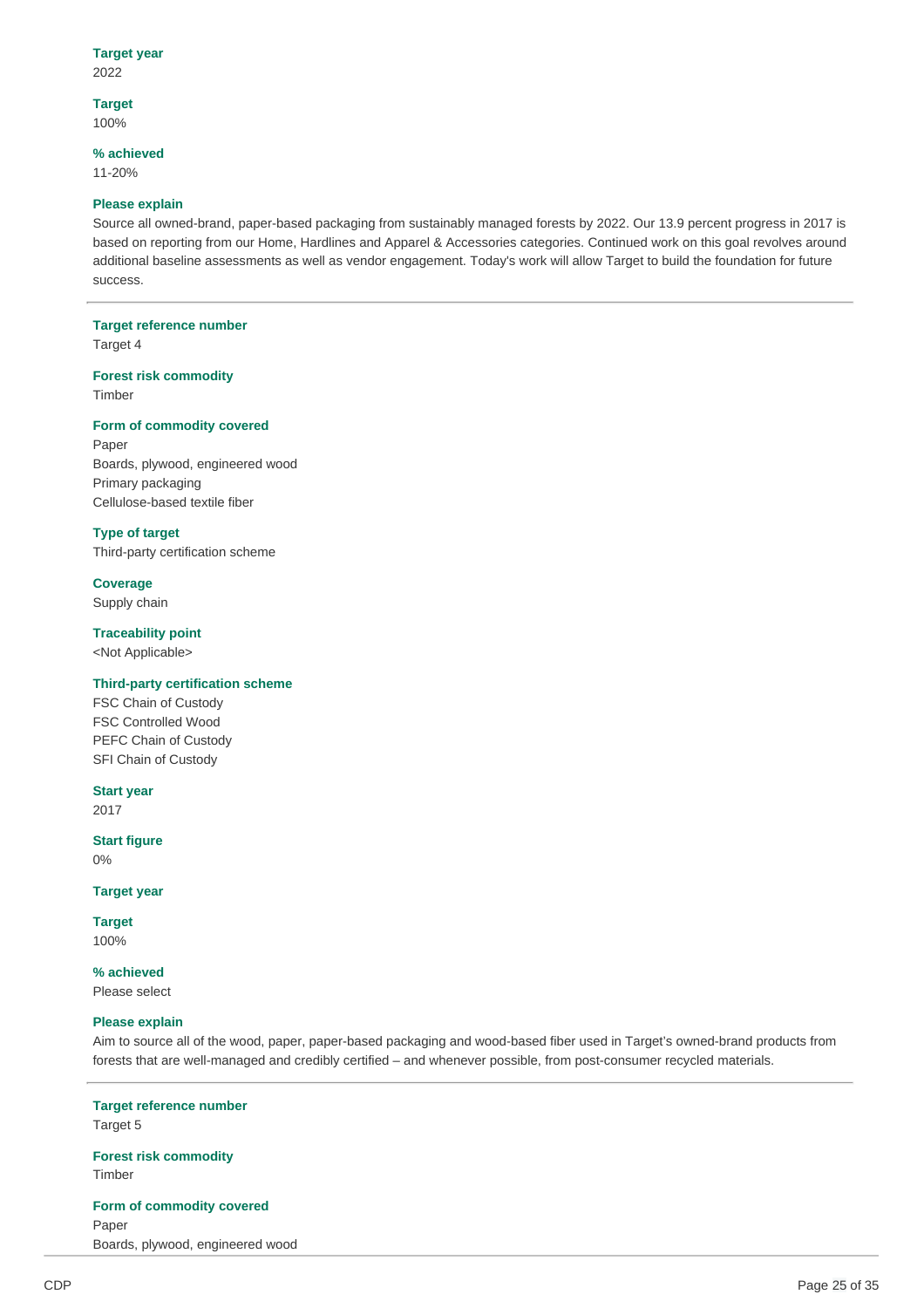Primary packaging Cellulose-based textile fiber

#### **Type of target**

Third-party certification scheme

#### **Coverage**

Supply chain

## **Traceability point**

<Not Applicable>

#### **Third-party certification scheme**

FSC Chain of Custody FSC Controlled Wood PEFC Chain of Custody SFI Chain of Custody

## **Start year**

2017

### **Start figure**  0%

**Target year**  2020

**Target**  100%

**% achieved**  31-40%

### **Please explain**

By the end of 2020, the up&up, Pillowfort and Cat & Jack brands will be fully compliant with our forest products policy.

#### **Target reference number**  Target 6

**Forest risk commodity**  Timber

#### **Form of commodity covered**

Paper Boards, plywood, engineered wood Primary packaging Cellulose-based textile fiber

**Type of target**  Third-party certification scheme

**Coverage**  Supply chain

### **Traceability point**  <Not Applicable>

## **Third-party certification scheme**

FSC Chain of Custody FSC Controlled Wood PEFC Chain of Custody SFI Chain of Custody

**Start year** 

2017

**Start figure**  Don't know

**Target year**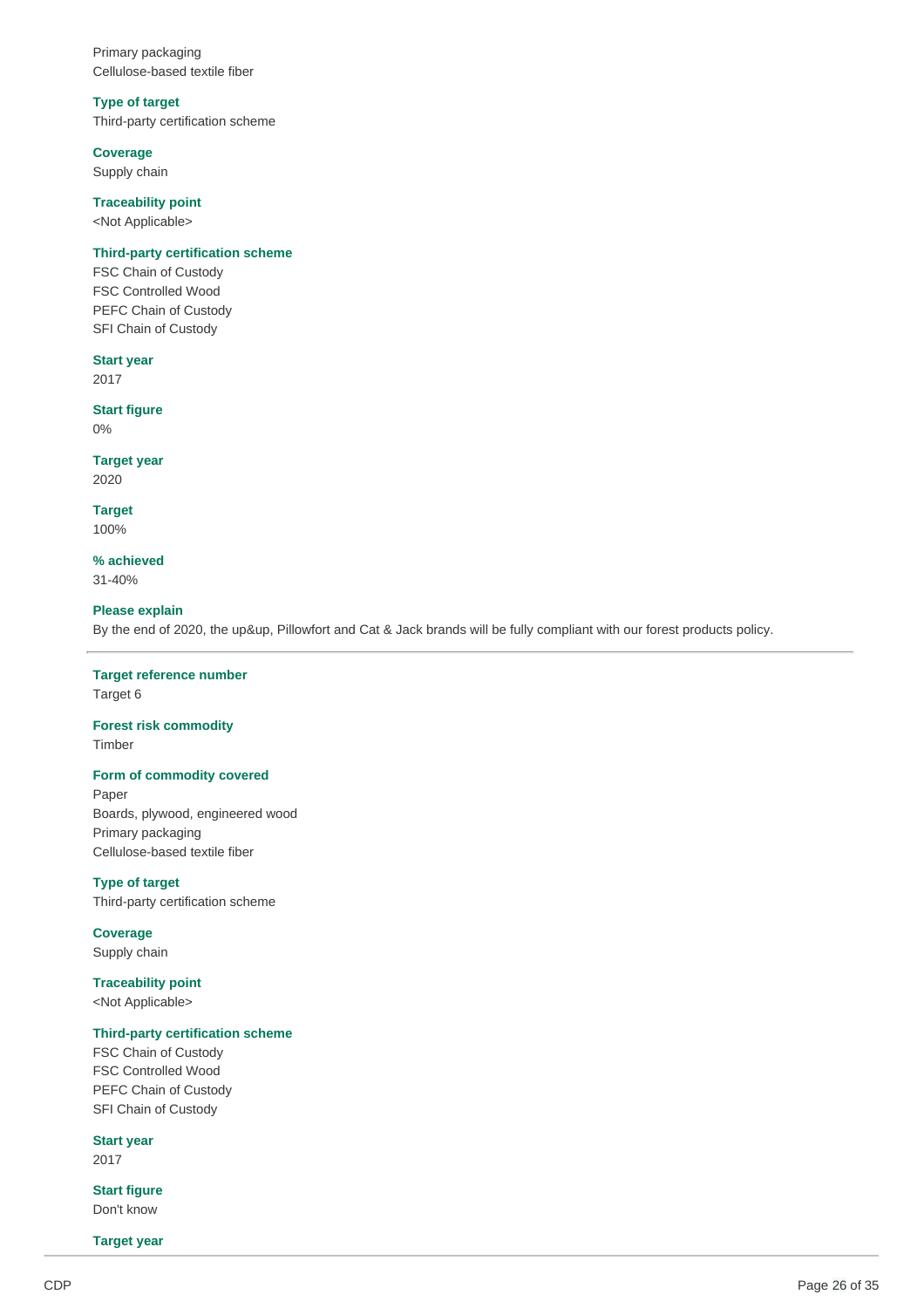#### 2022

## **Target**

100%

#### **% achieved**  0%

#### **Please explain**

By the end of 2022, the Threshold and Smith & Hawken brands will be fully compliant with our forest products policy.

## F6.3

#### **(F6.3) Do you have traceability system(s) in place to track and monitor the origin of your disclosed commodity(ies)?**

|                 | Do you have system(s) in place? |
|-----------------|---------------------------------|
| Timber          | <b>No</b>                       |
| Palm Oil        | N <sub>o</sub>                  |
| Cattle products | <not applicable=""></not>       |
| Soy             | <not applicable=""></not>       |
| Other - Rubber  | <not applicable=""></not>       |
| Other           | <not applicable=""></not>       |

## F6.3b

**(F6.3b) Why do you not have system(s) in place to track and monitor the origin of your disclosed commodity(ies) and what are your plans to develop these in the future?** 

#### **Forest risk commodity**  Timber

**Primary reason**  Insufficient data on operations

## **Please explain**

We are moving towards chain of custody certification for owned brand products.

**Forest risk commodity**  Palm Oil

**Primary reason**  Insufficient data on operations

#### **Please explain**

We are working to increase the portion of material that is traceable via RSPO's certification models.

## F6.4

**(F6.4) Do you specify any third-party certification schemes for your disclosed commodity(ies)? Indicate the volume and percentage of your production and/or consumption covered.** 

**Forest risk commodity**  Timber

**Do you specify any certification scheme?**  Yes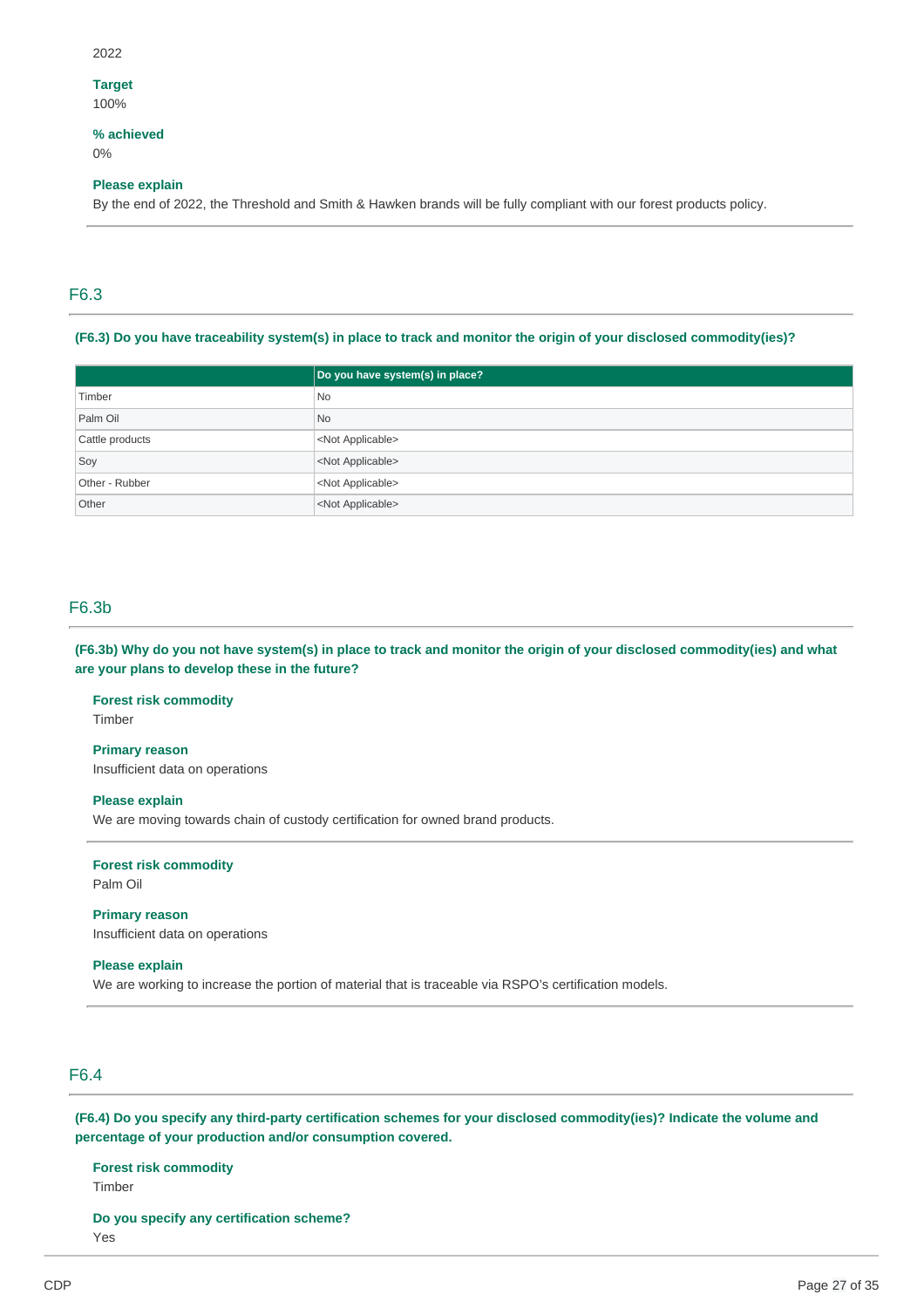## **Certification coverage**

Consumption volume

#### **Third-party certification scheme**

FSC Chain of Custody FSC Controlled Wood PEFC Chain of Custody SFI Chain of Custody

#### **% of total production/consumption volume certified**

#### **Form of commodity**

Paper Boards, plywood, engineered wood Primary packaging Cellulose-based textile fiber

#### **Volume of production/ consumption certified**

**Metric**  Please select

#### **Please explain**

Throughout 2018, the forest policy implementation work was focused on certifying more factories to chain of custody standards like FSC, SFI, and PEFC with a preference for FSC when available.

#### **Forest risk commodity**

Palm Oil

**Do you specify any certification scheme?** 

Yes

**Certification coverage** 

Consumption volume

#### **Third-party certification scheme**

RSPO Identity Preserved RSPO Segregated RSPO Mass Balance RSPO Book and Claim

**% of total production/consumption volume certified**  100

#### **Form of commodity**

Crude palm oil (CPO) Crude palm kernel oil (CPKO) Refined palm oil Palm oil derivatives Palm kernel oil derivatives

**Volume of production/ consumption certified** 

2214

#### **Metric**

Metric tons

#### **Please explain**

We continue to work closely with our owned-brand vendor base to meet our goal. 38% of palm oil in products covered by our commitment was certified sustainable via the Roundtable on Sustainable Palm Oil's (RSPO's) physical certification (Mass Balance or Segregated), and the remaining 62% was covered by RSPO's PalmTrace credits. Target continues to engage its vendors on the implementation of Target's responsible palm oil sourcing commitment through a biannual survey to determine the volume of palm oil and palm kernel oil used in the owned-brand products covered by its commitment, including the percentage that is certified as sustainable, classified across PalmTrace Credits, Mass Balance and Segregated. Our commitment covers palm volumes purchased directly by our vendors for use in owned-brand products, vendors that source palm oil indirectly through finished product components and vendors that source palm oil and kernel derivatives in household and personal care products. In 2018, Target: • Continued collecting and validating volume and traceability data from all vendors, including supplier engagement and active followup, with our partner, Proforest; • Engaged with key importers into the U.S. market on traceability; • Engaged critical vendors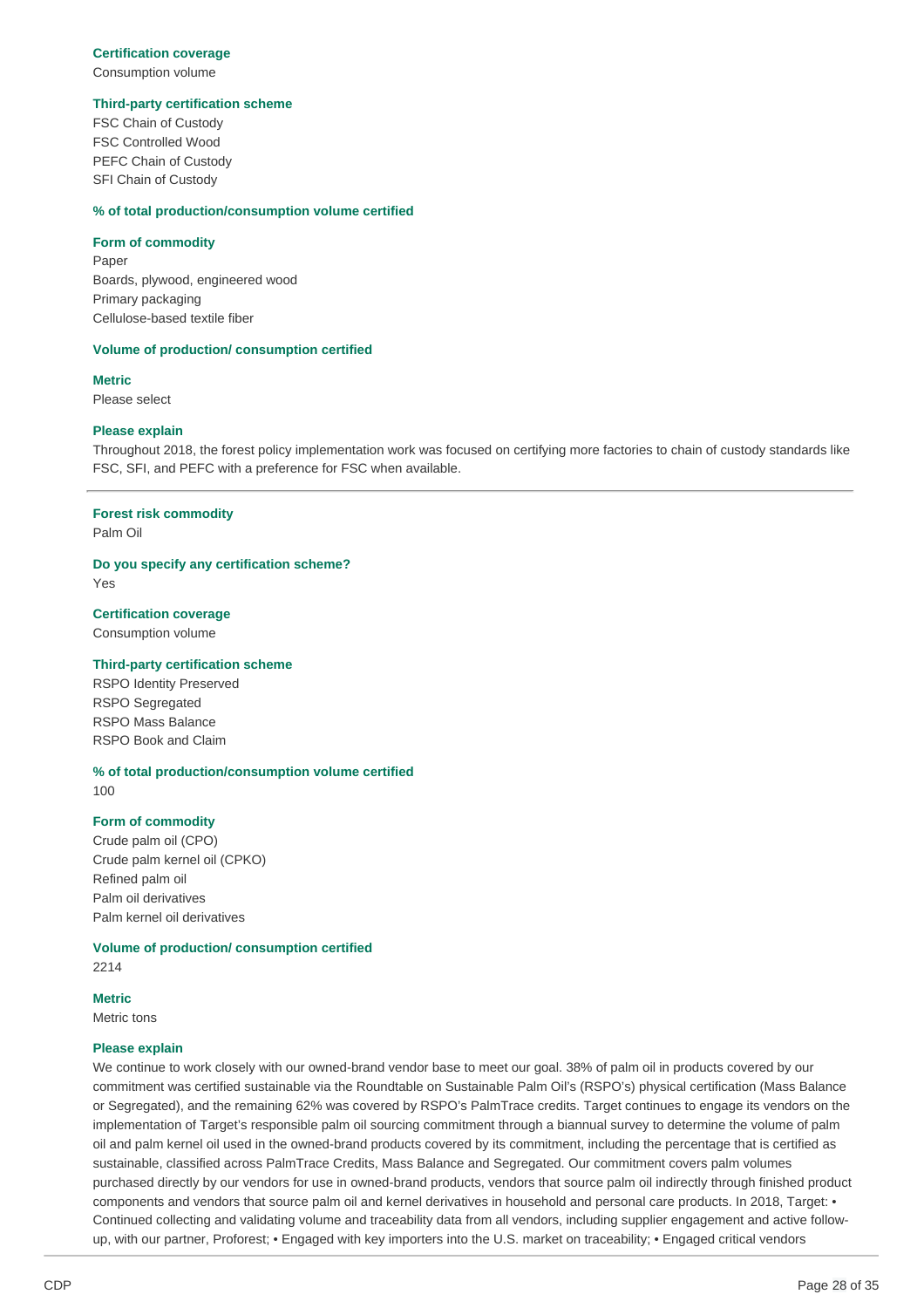regarding their path toward Target policy compliance; • Supported vendors/suppliers on process to deliver certified products; • Shared tools, training materials and guidance documents to aid commitment implementation; and • Participated in the Roundtable on Sustainable Palm Oil's North American Sustainable Palm Oil Network, designed to facilitate cross-sector work in a precompetitive space on the sourcing of Certified Sustainable Palm Oil (CSPO) in North America, foster collaboration and impact programs in producing nations and share best practices. 2,214 tons of palm oil, palm kernel oil, and derivatives were used in products covered in our commitment. Of that, 1,364 tons were Book and Claim, 821 tons were Mass Balance, and 29 tons were Segregated.

## F6.5

**(F6.5) Do you specify any sustainable production/procurement standards for your disclosed commodity(ies), other than third-party certification? Indicate the percentage of production/consumption covered and if you monitor supplier compliance with these standards.** 

## **Forest risk commodity**

Timber

#### **Do you specify any sustainability standards?**  No

## **Type of standard**

<Not Applicable>

### **Description of standard**  <Not Applicable>

#### **% of total commodity volume covered by standard**  <Not Applicable>

**Do you have a system in place to monitor compliance with this standard?** 

<Not Applicable>

#### **Type(s) of monitoring system**

<Not Applicable>

#### **% of suppliers in compliance with standards**

<Not Applicable>

#### **Please explain**

#### **Forest risk commodity**  Palm Oil

#### **Do you specify any sustainability standards?**  No

**Type of standard**  <Not Applicable>

## **Description of standard**

<Not Applicable>

## **% of total commodity volume covered by standard**

<Not Applicable>

### **Do you have a system in place to monitor compliance with this standard?**  <Not Applicable>

### **Type(s) of monitoring system**

<Not Applicable>

## **% of suppliers in compliance with standards**

<Not Applicable>

#### **Please explain**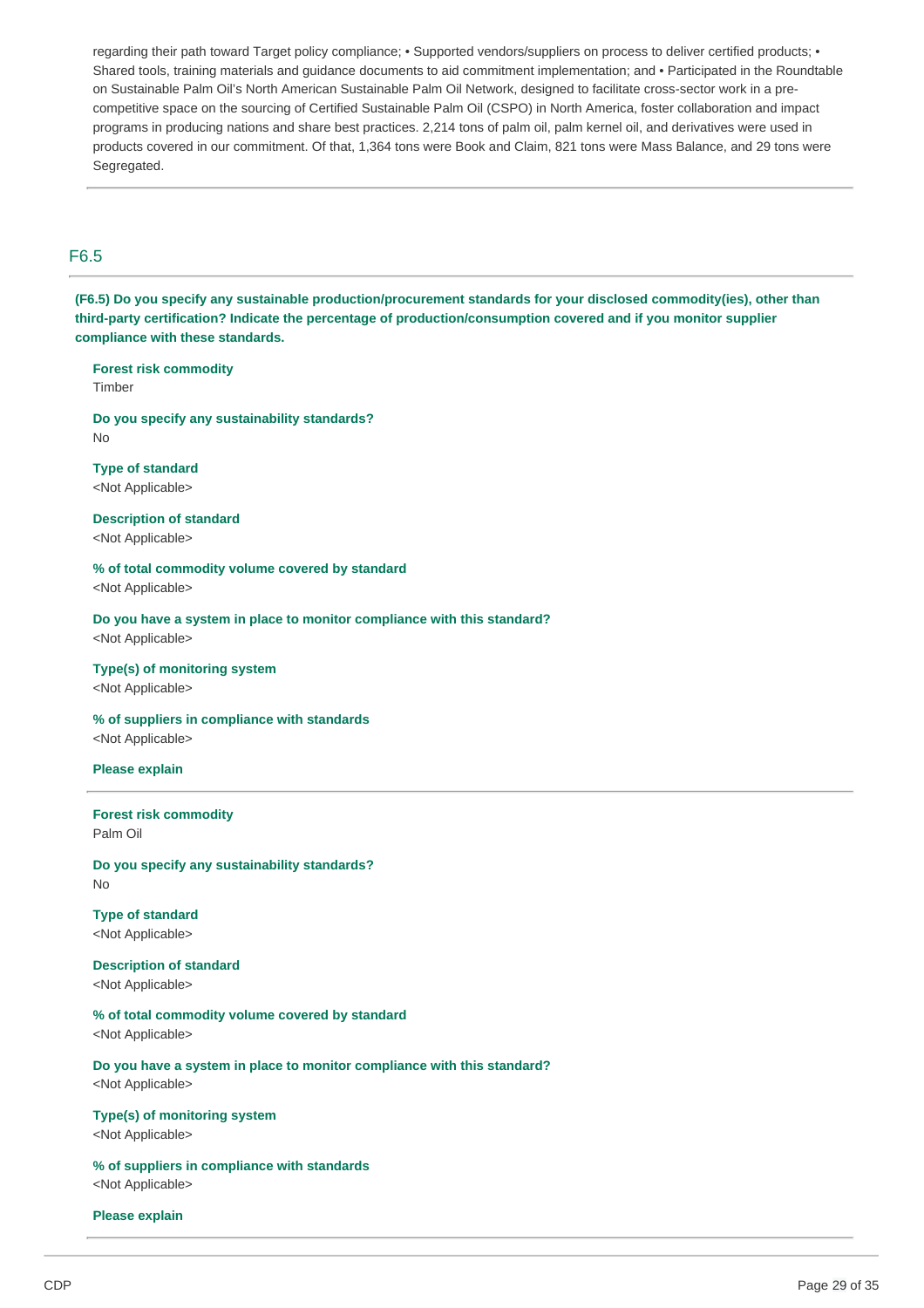## F6.7

**(F6.7) Are you working with your direct suppliers to support and improve their capacity to supply sustainable raw materials?** 

|                    | direct suppliers?                              | Are you working with Supplier engagement approach Please explain                                                                                               |                                                                                                                                                                               |
|--------------------|------------------------------------------------|----------------------------------------------------------------------------------------------------------------------------------------------------------------|-------------------------------------------------------------------------------------------------------------------------------------------------------------------------------|
| Timber             | Yes, working with<br>direct suppliers          | Collecting data in central<br>database<br>Encouraging certification<br>Supplier questionnaires on<br>environmental and social<br>indicators<br>Supplier audits | Target is working with our suppliers to help them achieve full chain of custody and increase<br>the penetration of FSC certified products available in our stores and online. |
|                    | Palm Oil Yes, working with<br>direct suppliers | Collecting data in central<br>database<br>Encouraging certification<br>Encouraging work with multi-<br>stakeholder groups<br>Workshops and training            |                                                                                                                                                                               |
| Cattle<br>products | <not applicable=""></not>                      | <not applicable=""></not>                                                                                                                                      | <not applicable=""></not>                                                                                                                                                     |
| Soy                | <not applicable=""></not>                      | <not applicable=""></not>                                                                                                                                      | <not applicable=""></not>                                                                                                                                                     |
| Other -<br>Rubber  | <not applicable=""></not>                      | <not applicable=""></not>                                                                                                                                      | <not applicable=""></not>                                                                                                                                                     |
| Other              | <not applicable=""></not>                      | <not applicable=""></not>                                                                                                                                      | <not applicable=""></not>                                                                                                                                                     |

## F6.8

### **(F6.8) Are you working beyond your first-tier supplier(s) to manage and mitigate forests-related risks?**

|                 | Are you working beyond first tier?    | Please explain            |
|-----------------|---------------------------------------|---------------------------|
| Timber          | No, not working beyond the first tier |                           |
| Palm Oil        | No, not working beyond the first tier |                           |
| Cattle products | <not applicable=""></not>             | <not applicable=""></not> |
| Soy             | <not applicable=""></not>             | <not applicable=""></not> |
| Other - Rubber  | <not applicable=""></not>             | <not applicable=""></not> |
| Other           | <not applicable=""></not>             | <not applicable=""></not> |

## F6.9

**(F6.9) Do you participate in external initiatives or activities to further the implementation of your policies concerning the sustainability of your disclosed commodity(ies)?** 

**Forest risk commodity**  Timber

**Do you participate in activities/initiatives?**  Yes

**Activities**  Involved in industry platforms

**Initiatives**  <Not Applicable>

**Please explain**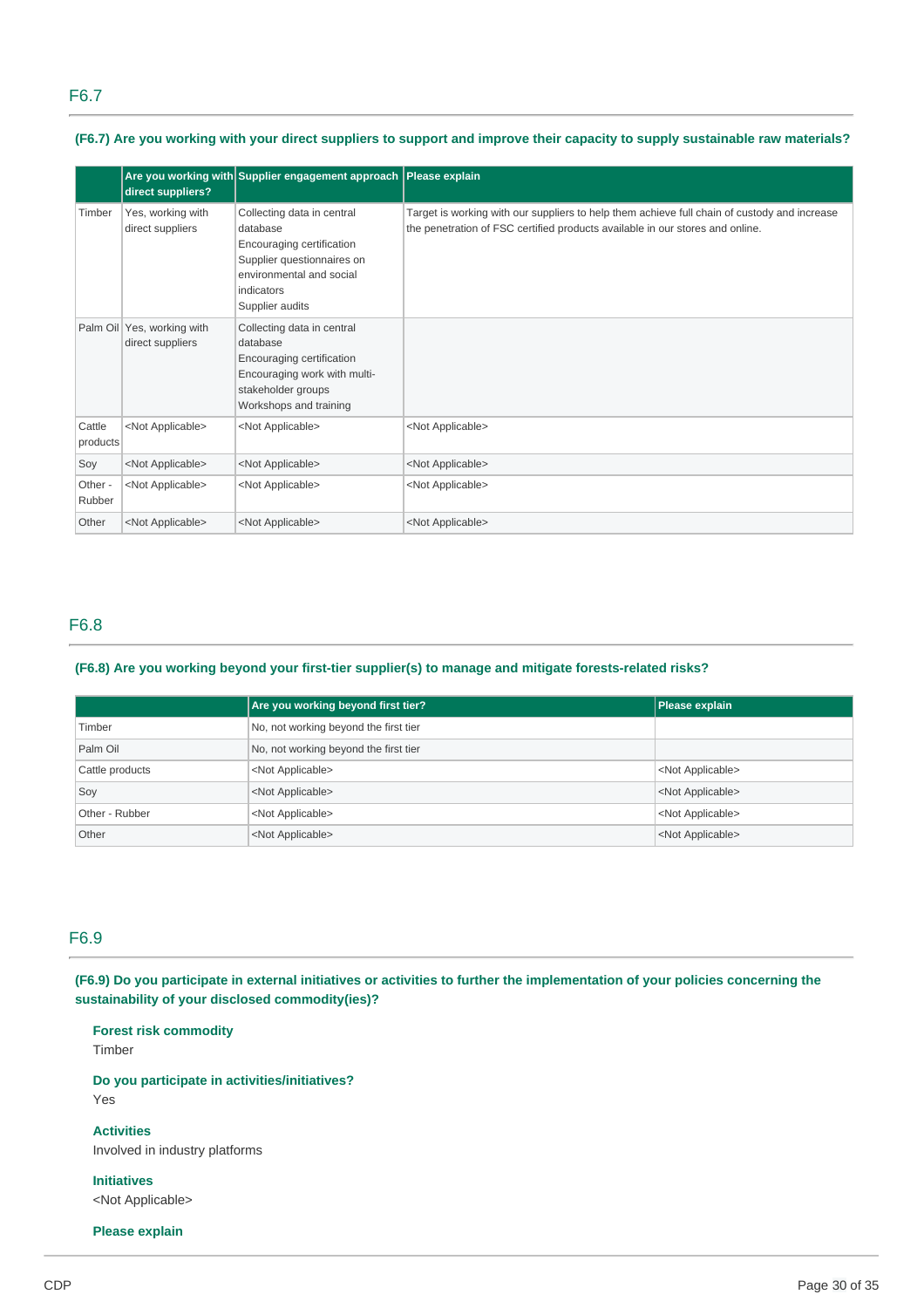Target will continue to work in multi-stakeholder collaborations and initiatives like The Consumer Goods Forum and other industry initiatives that are developing industry-wide approaches to deforestation. Target's Forest Products Policy (LINK: [https://corporate.target.com/\\_media/TargetCorp/csr/pdf/Target-Forest-Products-Policy.pdf\)](https://corporate.target.com/_media/TargetCorp/csr/pdf/Target-Forest-Products-Policy.pdf)

#### **Forest risk commodity**

Timber

**Do you participate in activities/initiatives?** 

Yes

#### **Activities**

Engaging with non-governmental organizations

**Initiatives** 

<Not Applicable>

#### **Please explain**

Target will continue to work in multi-stakeholder collaborations and initiatives like The Consumer Goods Forum and other industry initiatives that are developing industry-wide approaches to deforestation. Target's Forest Products Policy (LINK: [https://corporate.target.com/\\_media/TargetCorp/csr/pdf/Target-Forest-Products-Policy.pdf\)](https://corporate.target.com/_media/TargetCorp/csr/pdf/Target-Forest-Products-Policy.pdf)

#### **Forest risk commodity**

Palm Oil

**Do you participate in activities/initiatives?** 

Yes

**Activities** 

Involved in multi-partnership or stakeholder initiatives

#### **Initiatives**

Roundtable on Sustainable Palm Oil (RSPO) Other, please specify (North American Sustainable Palm Oil Network, Consumer Goods Forum)

#### **Please explain**

In 2017, Target joined the Roundtable on Sustainable Palm Oil's North American Sustainable Palm Oil Network, designed to facilitate cross-sector work in a pre-competitive space on the sourcing of Certified Sustainable Palm Oil (CSPO) in North America, foster collaboration and impact programs in producing nations and share best practices. Target continues to engage in sustainable palm oil efforts via the Consumer Goods Forum.

#### **Forest risk commodity**

Palm Oil

**Do you participate in activities/initiatives?**  Yes

**Activities**  Involved in industry platforms

**Initiatives**  <Not Applicable>

#### **Please explain**

In 2017, Target joined the Roundtable on Sustainable Palm Oil's North American Sustainable Palm Oil Network, designed to facilitate cross-sector work in a pre-competitive space on the sourcing of Certified Sustainable Palm Oil (CSPO) in North America, foster collaboration and impact programs in producing nations and share best practices. Target continues to engage in sustainable palm oil efforts via the Consumer goods Forum.

## F7. Linkages and trade-offs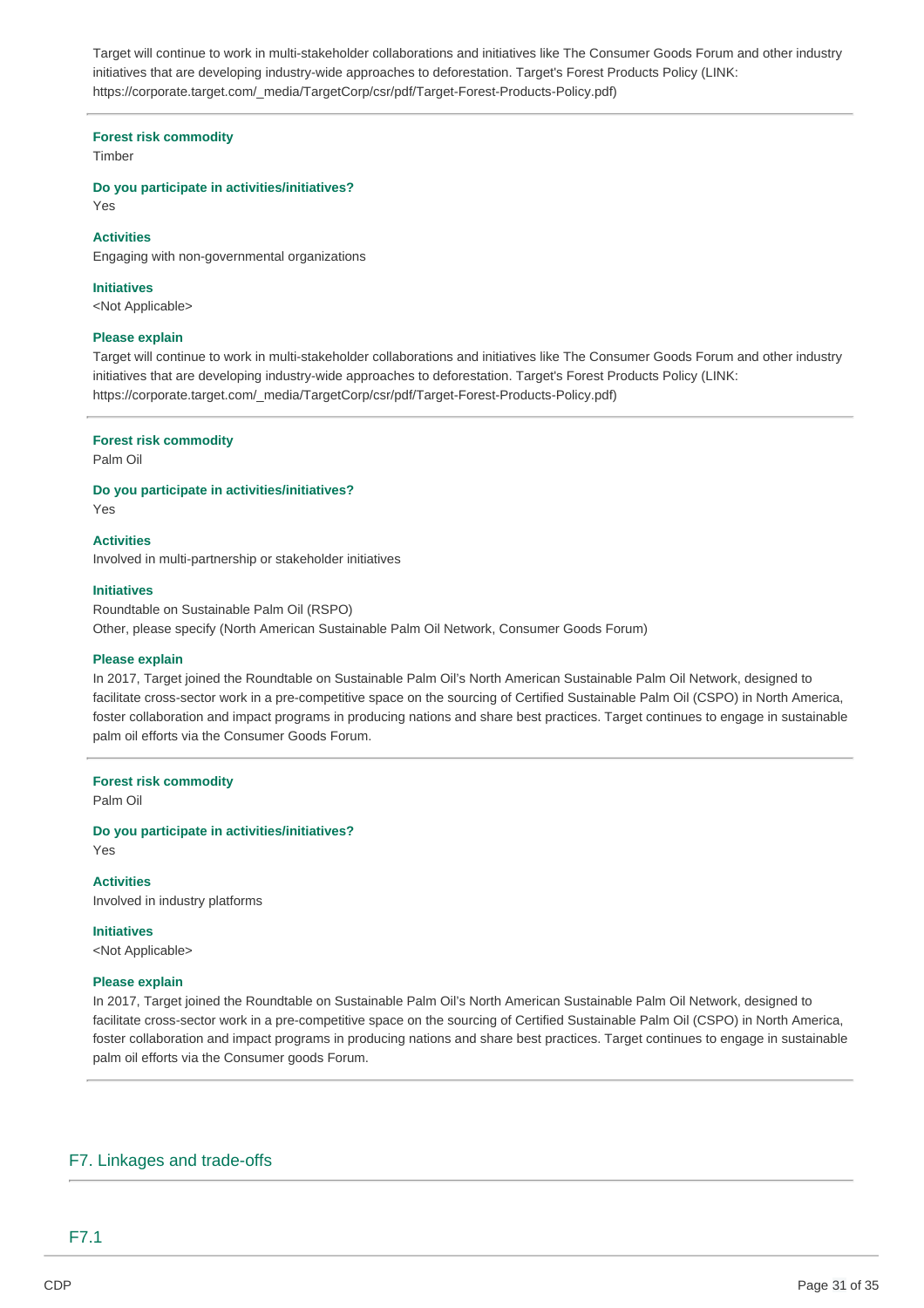**(F7.1) Has your organization identified any linkages or trade-offs between forests and other environmental issues in its direct operations and/or other parts of its value chain?**  Yes

## F7.1a

**(F7.1a) Describe the linkages or trade-offs and the related management policy or action.** 

**Linkage/tradeoff**  Linkage

#### **Type of linkage/tradeoff**

Decreased GHGs emissions

#### **Description of linkage/tradeoff**

We recognize that one of many devastating effects of deforestation is its contribution to climate change. Trees remove carbon dioxide, and when they are cut down we lose not only the value of carbon capture, but those trees also release stored carbon.

#### **Policy or action**

We introduced a climate policy and goals to address emissions across our supply chain, which aim to reduce our absolute Scope 1, 2 and 3 greenhouse gas emissions by 30 percent below 2017 levels by 2030, as well as help 80 percent of our suppliers set science-based reduction targets on their Scope 1 and 2 emissions by 2023. These goals are approved by the Science-Based Targets initiative, and build on our commitments to source 100% renewable energy and improve energy efficiency in our domestic operations.

#### **Linkage/tradeoff**

Linkage

#### **Type of linkage/tradeoff**

Increased water quality

#### **Description of linkage/tradeoff**

Water is one of our world's most critical natural resources. Deforestation and forest degradation have had negative impacts on many global watersheds and a decline in water quality and quantity around the globe. As we believe that clean, drinkable water and sanitation are human rights and should be accessible for all, we recognize the interdependence of clean water and forests.

#### **Policy or action**

In acting as stewards of freshwater, we recognize our current and future efforts to end deforestation are directly related to our water efforts.

## F8. Verification

## F8.1

**(F8.1) Do you verify any forests information reported in your CDP disclosure?**  Yes

## F8.1a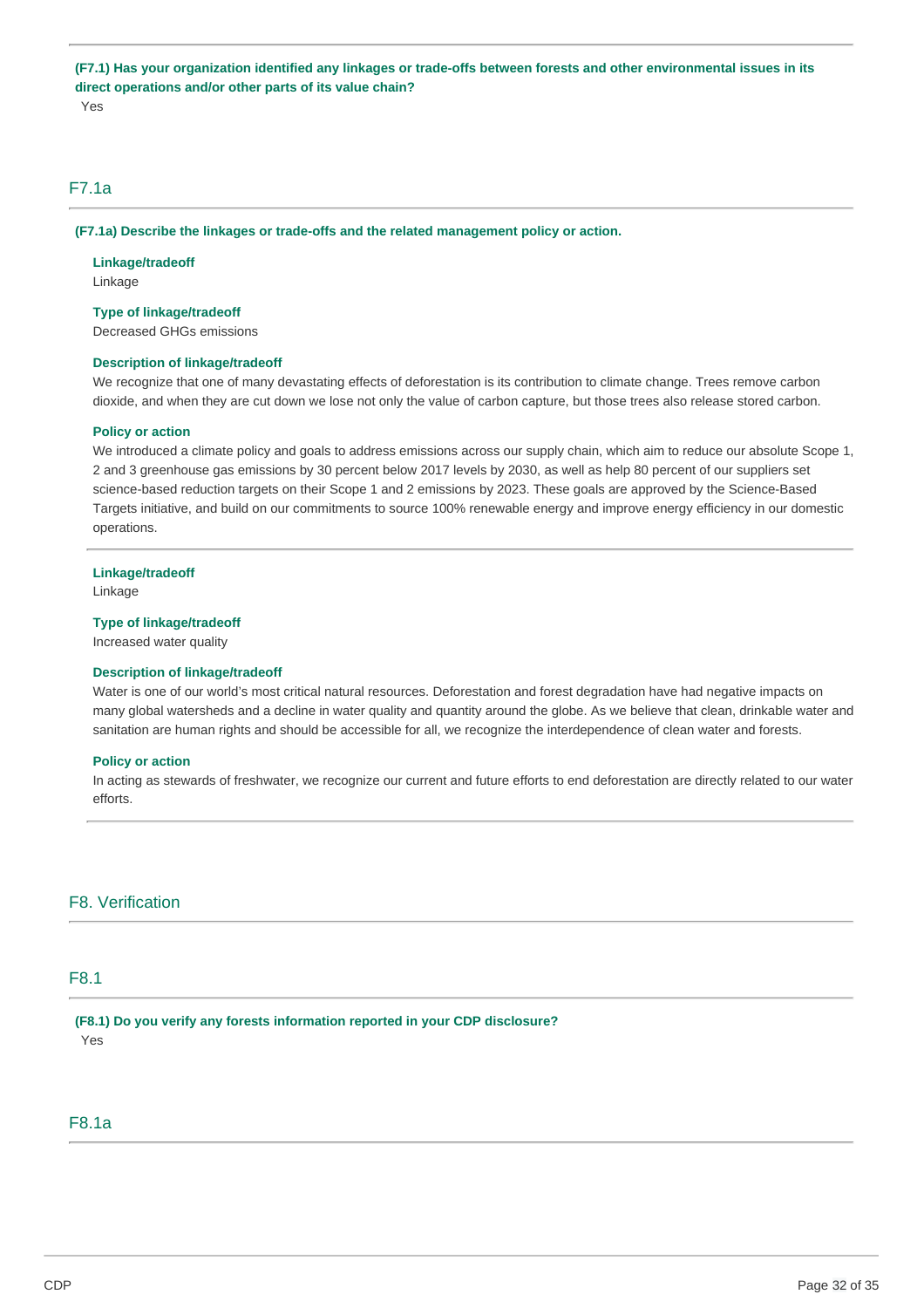#### **(F8.1a) Which data points within your CDP disclosure have been verified, and which standards were used?**

# **Disclosure module**

F6. Implementation

#### **Data points verified**

Target verifies the RSP membership of vendors and volume of palm used in products that are in scope of policy.

#### **Verification standard**

#### **Please explain**

RSPO website and a biannual vendor survey

## F9. Barriers and challenges

#### F9.1

**(F9.1) Describe the key barriers or challenges to avoiding forests-related risks in your direct operations or in other parts of your value chain.** 

**Forest risk commodity**  Timber

**Coverage**  Supply chain

**Primary barrier/challenge type** 

Supply chain complexity

#### **Comment**

Our primary challenge is that we rely upon the remainder of our supply chain partners when impacting change through policies and goals. As a retailer, we rarely have visibility beyond our first tier of suppliers, let alone control over sourcing, procurement, or manufacturing processes beyond what we specify for a finished product. Additionally, since we don't source these commodities directly, and we only use them in small amounts, we're at the mercy of others to collect accurate data and information. Due to these facts, we also have some reliance upon certification, which is often more expensive, laborious and difficult to achieve for our suppliers. Finally, as a mass retailer active in many categories of consumer goods, our supply chain is wide and shallow, meaning we have many vendor partners with small amounts of business, thus making data collection, enforcement of policies and impact on deforestation difficult to achieve.

**Forest risk commodity** 

Palm Oil

#### **Coverage**

Supply chain

#### **Primary barrier/challenge type**

Supply chain complexity

#### **Comment**

Our primary challenge is that we rely upon the remainder of our supply chain partners when impacting change through policies and goals. As a retailer, we rarely have visibility beyond our first tier of suppliers, let alone control over sourcing, procurement, or manufacturing processes beyond what we specify for a finished product. Additionally, since we don't source these commodities directly, and we only use them in small amounts, we're at the mercy of others to collect accurate data and information. Due to these facts, we also have some reliance upon certification, which is often more expensive, laborious and difficult to achieve for our suppliers. Finally, as a mass retailer active in many categories of consumer goods, our supply chain is wide and shallow, meaning we have many vendor partners with small amounts of business, thus making data collection, enforcement of policies and impact on deforestation difficult to achieve.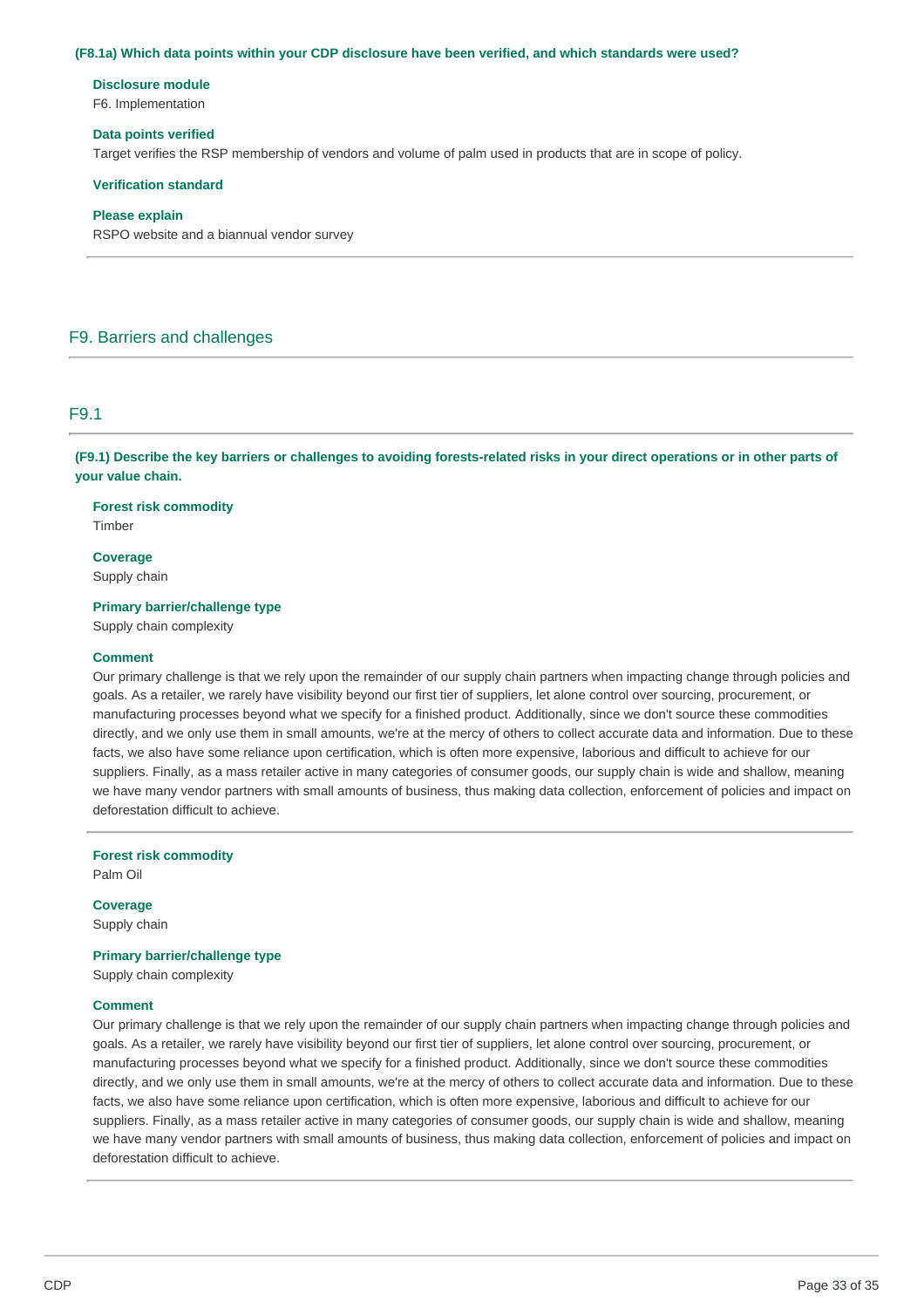## F9.2

#### **(F9.2) Describe the main measures that would improve your organization's ability to manage forests-related risks.**

#### **Forest risk commodity**

Timber

**Coverage** 

Supply chain

#### **Main measure**

Improved data collection and quality

#### **Comment**

Our primary challenge is that we rely upon the remainder of our supply chain partners when impacting change through policies and goals. As a retailer, we rarely have visibility beyond our first tier of suppliers, let alone control over sourcing, procurement, or manufacturing processes beyond what we specify for a finished product. Additionally, since we don't source these commodities directly, and we only use them in small amounts, we're at the mercy of others to collect accurate data and information. Due to these facts, we also have some reliance upon certification, which is often more expensive, laborious and difficult to achieve for our suppliers. Finally, as a mass retailer active in many categories of consumer goods, our supply chain is wide and shallow, meaning we have many vendor partners with small amounts of business, thus making data collection, enforcement of policies and impact on deforestation difficult to achieve.

#### **Forest risk commodity**

Palm Oil

**Coverage**  Supply chain

#### **Main measure**

Improved data collection and quality

#### **Comment**

Our primary challenge is that we rely upon the remainder of our supply chain partners when impacting change through policies and goals. As a retailer, we rarely have visibility beyond our first tier of suppliers, let alone control over sourcing, procurement, or manufacturing processes beyond what we specify for a finished product. Additionally, since we don't source these commodities directly, and we only use them in small amounts, we're at the mercy of others to collect accurate data and information. Due to these facts, we also have some reliance upon certification, which is often more expensive, laborious and difficult to achieve for our suppliers. Finally, as a mass retailer active in many categories of consumer goods, our supply chain is wide and shallow, meaning we have many vendor partners with small amounts of business, thus making data collection, enforcement of policies and impact on deforestation difficult to achieve.

### F18. Signoff

## F-FI

**(F-FI) Use this field to provide any additional information or context that you feel is relevant to your organization's response. Please note that this field is optional and is not scored.** 

## F18.1

**(F18.1) Provide the following information for the person that has signed off (approved) your CDP forests response.** 

|      | Job Title                                 | Corresponding job category         |
|------|-------------------------------------------|------------------------------------|
| Row. | Senior Director, Corporate Responsibility | Environment/Sustainability manager |